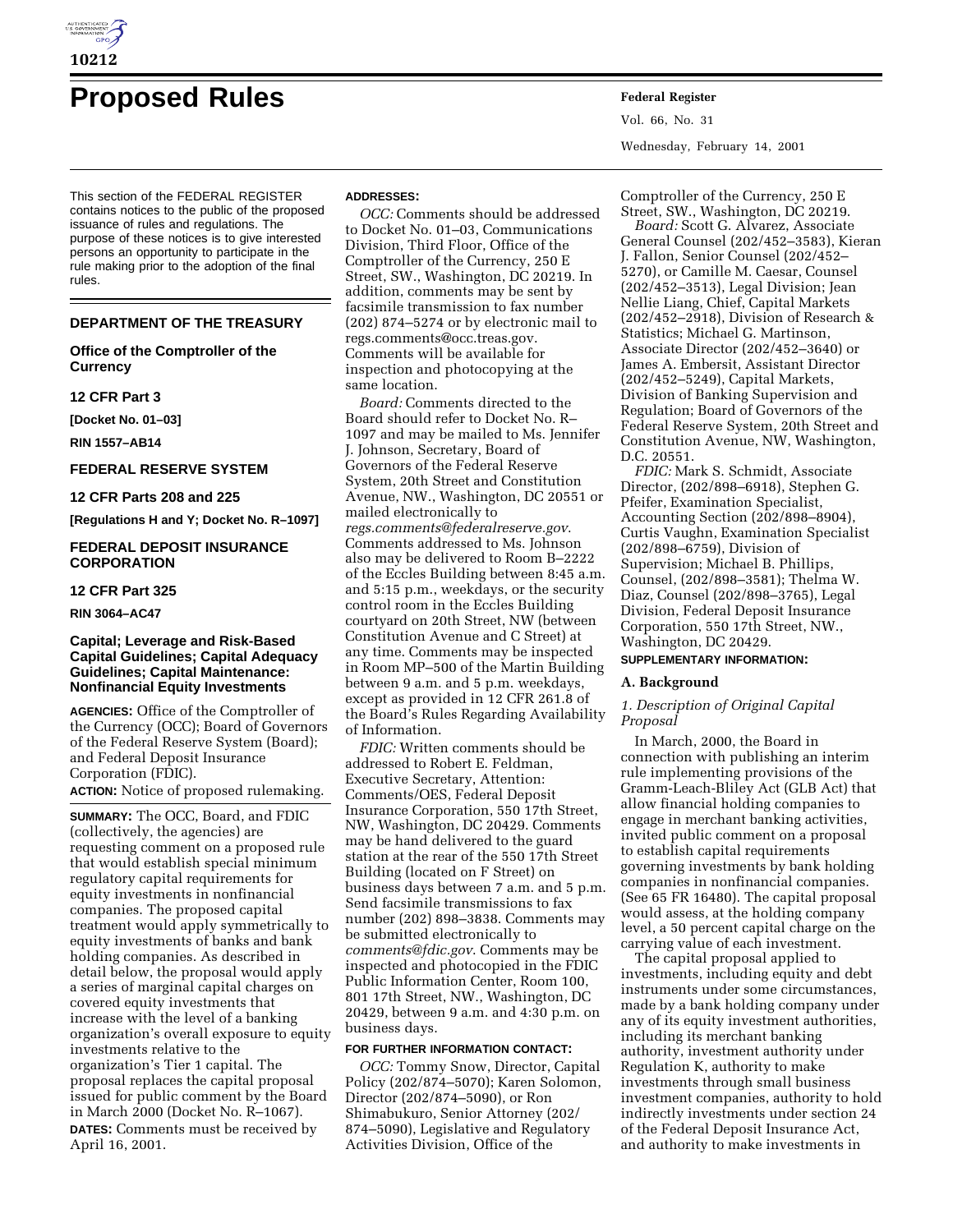less than 5 percent of the shares of any company under sections 4(c)(6) and 4(c)(7) of the Bank Holding Company Act (BHC Act). This capital proposal did not apply, however, to shares that a bank holding company acquires in a company engaged only in financial activities, acquires in connection with its securities underwriting, dealing or market making activities and held in trading accounts, or acquires through an insurance underwriting company.

## *2. Brief Summary of Comments*

The Board and the Secretary of the Treasury together received more than 130 comments on the capital proposal. Commenters included members of Congress, other federal agencies, state banking departments, banking organizations, securities firms, trade associations for the banking and securities industries, law firms and individuals. Many commenters acknowledged that equity investment activities involve greater risks than traditional banking activities. For example, a trade association for the banking industry fully supported the proposed capital charge as appropriate to protect banking organizations and the financial system from the risks associated with merchant banking investment activities.

Most commenters, however, opposed the capital proposal or one or more aspects of the proposal. Some commenters contended that the proposal, by applying a uniform 50 percent charge to all equity investments, failed adequately to take into account risk variances between different types of equity investments (*e.g.,* private equity investments vs. investments in publicly traded stocks) or between different investment portfolios. A number of commenters argued that the proposal would frustrate Congress' desire to permit a ''two-way street'' between securities firms and banking organizations or would place bank holding companies, and particularly those with large equity investment portfolios, at a disadvantage in competing with nonbanking organizations and foreign banking organizations in the market for making equity investments. Some commenters also contended that the Board lacked the authority to establish special capital requirements for merchant banking and similar equity investments.

Many commenters acknowledged that the internal capital models developed by banking organizations and securities firms frequently require equity investment activities to be supported by significant amounts of capital. Some commenters argued that banking

organizations should be permitted to use their internal capital models to determine the appropriate amount of regulatory capital needed to support their investment activities. Others argued that, because banking organizations use internal models for a variety of purposes, it is not appropriate for the agencies to rely on selected data from those models as a principal basis for establishing a minimum regulatory capital requirement for equity investments. Commenters also argued that the banking agencies should not use data derived from internal models to support establishing a high regulatory capital requirement for equity investments without also using the data from these models to reduce the amount of regulatory capital needed to support more traditional banking assets, such as consumer and commercial loans.

Many commenters suggested specific amendments or alternatives to the proposed capital charge. For example, some commenters suggested that the Board rely solely on the examination and supervisory process, as well as market discipline, to ensure that a bank holding company maintains adequate capital to support its equity investment activities. Other commenters argued that the proposal should be replaced with a rule that prohibits bank holding companies from including any unrealized gains on equity investments in their regulatory capital. Some commenters argued that the proposal should be amended to impose a lower capital charge on equity investments such as, for instance, by assigning equity investments a 200 percent riskweight or by applying a capital charge higher than the current minimums only to equity investments that exceed some threshold amount of the banking organization's Tier 1 capital (*e.g.,* 30 percent).

Some commenters argued that a higher capital charge should be limited only to merchant banking investments made by financial holding companies under the new merchant banking authority in the GLB Act, and should not be applied to past or future investments made by banking organizations under other statutory authorities. Other commenters requested that specific investment authorities be excluded from the proposal. For example, a number of commenters argued that the proposal should not apply to investments made by small business investment company (SBIC) subsidiaries of a banking organization because SBICs are an important source of capital for small businesses, are subject to oversight by the Small Business Administration, and

have not historically caused significant losses at banking organizations. Many state banking institutions also argued that the proposal should not apply to the equity investments made by state banks under the special grandfather provisions of section 24(f)(2) of the Federal Deposit Insurance Act (FDI Act). Others asserted that the capital charge should not be applied to investments approved on a case-by-case basis by the FDIC under section 24 of the FDI Act, to investments made under section  $4(c)(6)$  or  $4(c)(7)$  of the BHC Act, or to debt instruments.

A number of commenters asserted that a capital charge higher than the current minimums should not be applied to equity investments actually made prior to issuance of the capital proposal. Commenters argued that the business decisions concerning these investments were made based on the capital rules then in effect, and that applying a new, higher capital charge to these pre-existing investments would be unfair.

#### **B. Revised Capital Adequacy Proposal**

The Board has carefully reviewed the comments regarding its initial capital proposal. In addition, the Board has consulted with the Treasury Department and has worked with the other Federal banking agencies to improve the proposal and to develop capital standards that would apply uniformly to equity investments held by bank holding companies and those held by depository institutions.

The new proposal attempts to balance the concerns of commenters with the belief of the Federal banking agencies that banking organizations must maintain sufficient capital to offset the risk of an activity that generally involves risks that are higher than the risks associated with many traditional banking activities. In striking this balance, the new proposal focuses on establishing a regulatory capital requirement that the Federal banking agencies believe represents the minimum capital levels consistent with the safe and sound conduct of equity investment activities. The agencies fully expect that individual banking organizations in most cases will allocate higher economic capital levels, as appropriate, commensurate with the risk in the individual investment portfolios of the company.

The banking agencies have been guided by several principles in considering the appropriate levels of capital that should be required as a regulatory minimum to support equity investment activities. First, equity investment activities in nonfinancial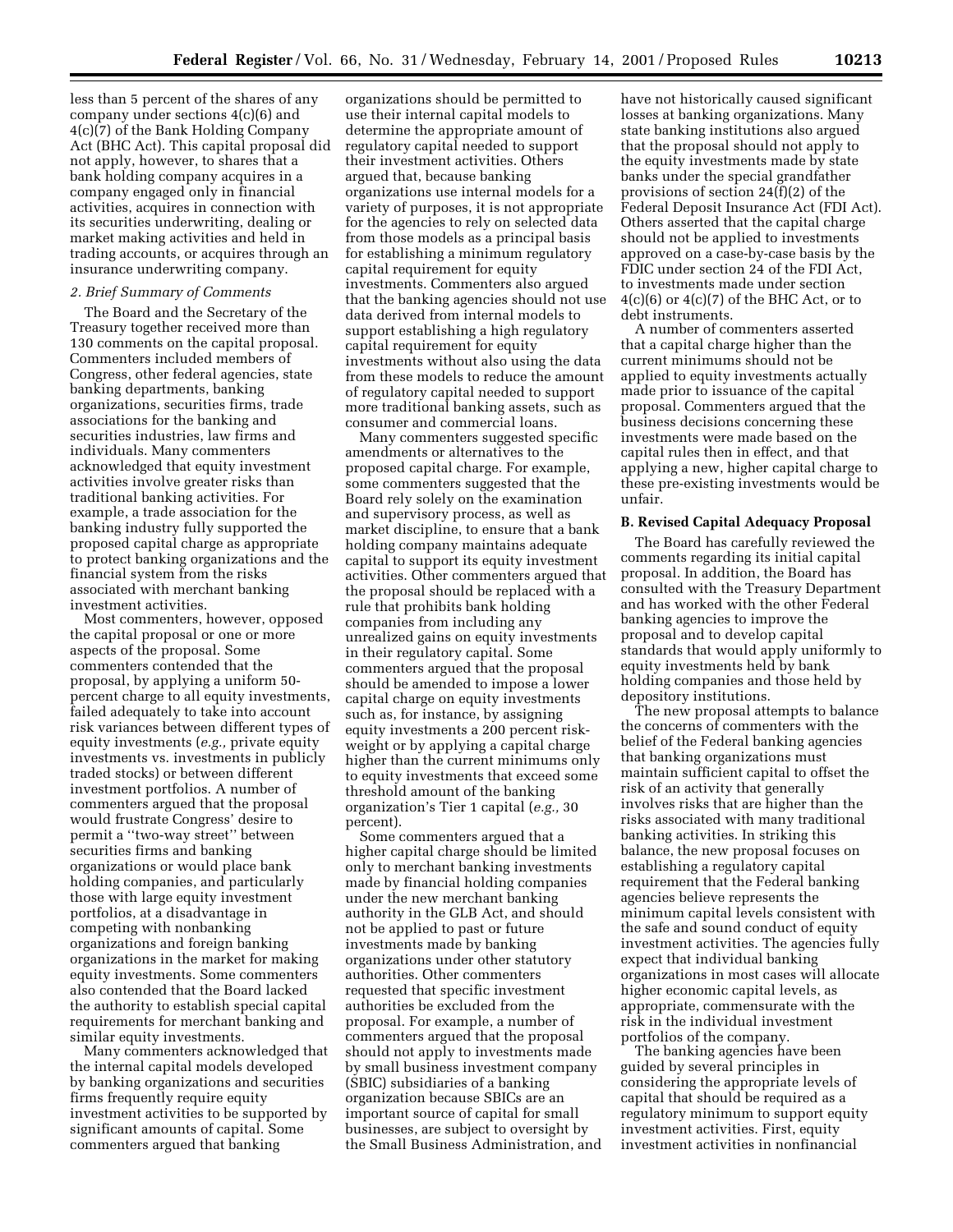companies generally involve greater risks than traditional bank and financial activities. Analysis of the annual returns for a diversified portfolio of publiclytraded small cap stocks over the past seventy-five years indicates that capital levels well in excess of the current regulatory minimum capital levels for banking organizations may be needed to support equity investment activities with the level of financial soundness expected of organizations that control insured depository institutions. Over the past twenty-five years, a study of venture capital investment firms indicates that, while some of these firms did very well, nearly 20 percent of these firms failed and a substantial number of others achieved only modest returns. Two national rating agencies have indicated that the private equity business is largely funded with equity capital and that equity portfolios, including mature and well diversified equity portfolios, require substantially more capital than loans.

Firms and institutional investors that engage to a significant degree in equity investment activities typically support their equity investment activities with high levels of capital—often dollar for dollar—due to the greater risk and illiquidity of these types of investments and the higher leverage that often is employed by portfolio companies. In fact, the vast majority of commenters did not disagree that equity investment activities are riskier than traditional banking activities or that it is prudent to fund these types of investment activities with higher levels of capital.

For these reasons, the agencies believe that capital in excess of the current regulatory minimum capital levels for more traditional banking activities should be required to allow a banking organization to conduct equity investment activities in a safe and sound manner.

A second and related principle that guided the agencies in considering this new proposal is that the financial risks to an organization engaged in equity investment activities increase as the level of their investments accounts for a larger portion of the organization's capital, earnings and activities. Banking organizations have for some time engaged in equity investment activities using various authorities, including primarily SBICs and authority to make limited passive investments under sections  $4(c)(6)$  and  $(7)$  of the BHC Act. When the current capital treatment, which requires a minimum of 4% Tier 1 capital (6% in the case of depository institutions that must meet the regulatory well-capitalized definition) was developed, these equity investment

activities by bank holding companies and banks were small in relation to the more traditional lending and other activities of these organizations.

The level of these investment activities has grown significantly in recent years, however. For example, investments made through SBICs owned by banking organizations have alone more than doubled in the past 5 years. In addition, the merchant banking authority granted to financial holding companies by the GLB Act provides significant new authority to make equity investments without many of the restrictions that apply to other authorities currently used by banking organizations to make these investments. The agencies believe that it is appropriate to revisit the regulatory capital requirements applicable to equity investment activities in light of the dramatic growth in banking organizations' equity investment activities through existing authorities and the grant of this new and expanded merchant banking authority.

A third principle guiding the agencies' efforts is that the risk of loss associated with a particular equity investment is likely to be the same regardless of the legal authority used to make the investment or whether the investment is held in the bank holding company or in the bank. In fact, the agencies' supervisory experience is that banking organizations are increasingly making investment decisions and managing equity investment risks across legal entities as a single business line within the organization. These organizations use different legal authorities available to different legal entities within the organization to conduct a unified equity investment business.

In light of these principles, the agencies propose to amend their respective capital regulations and guidelines to establish special minimum regulatory capital requirements for equity investments in nonfinancial companies as described herein. This capital treatment would apply symmetrically to equity investment activities of bank holding companies and banks. Importantly, this new proposal applies a series of marginal capital charges that increase with the level of a banking organization's overall exposure to equity investment activities relative to the institution's Tier 1 capital.

The Board, the OCC, and the FDIC each propose to amend their respective capital regulations and guidelines applicable to banks to incorporate the capital treatment described below. In addition, the Board proposes to amend

its capital guidelines and regulations that apply on a consolidated basis to bank holding companies as described below.

The agencies invite comment on all aspects of the proposal.

#### *1. Scope of Coverage*

The proposed capital treatment discussed below would apply only to equity investments in nonfinancial companies. Specifically, the proposed capital treatment would apply to equity investments made in nonfinancial companies:

• By financial holding companies under the merchant banking authority of section  $4(k)(4)(H)$  of the BHC Act;

• By bank holding companies (including financial holding companies) in less than 5 percent of the shares of a nonfinancial company under the authority of section  $4(c)(6)$  or  $4(c)(7)$  of the BHC Act;

• By bank holding companies (including financial holding companies) or banks in nonfinancial companies through SBICs;

• By bank holding companies (including financial holding companies) or banks under Regulation K; and

• By banking organizations under section 24 of the Federal Deposit Insurance Act.

Many commenters, including a number of members of Congress, argued that investments in SBICs should not be subject to higher capital requirements. These commenters contended that SBICs serve the important public purpose of encouraging the development and funding of small businesses and that SBICs owned by banking organizations have generally been profitable to date.

Congress has, through the Small Business Investment Act, expressed its desire to facilitate the funding of small businesses through SBICs and has by statute imposed limits on the formation, operation, funding and investments of SBICs. Congress has also imposed special limitations on the amount of capital that a banking organization may invest in an SBIC. In light of this congressional intent and these statutory limits, the revised proposal would not apply any special capital charge to investments in nonfinancial companies held by SBICs owned by banks or bank holding companies so long as these investments remain within traditional limits.

The agencies note, however, that SBICs have grown significantly in the past few years, in part because of the appreciation of the value of SBIC investments on their books. Reflecting both the specific congressional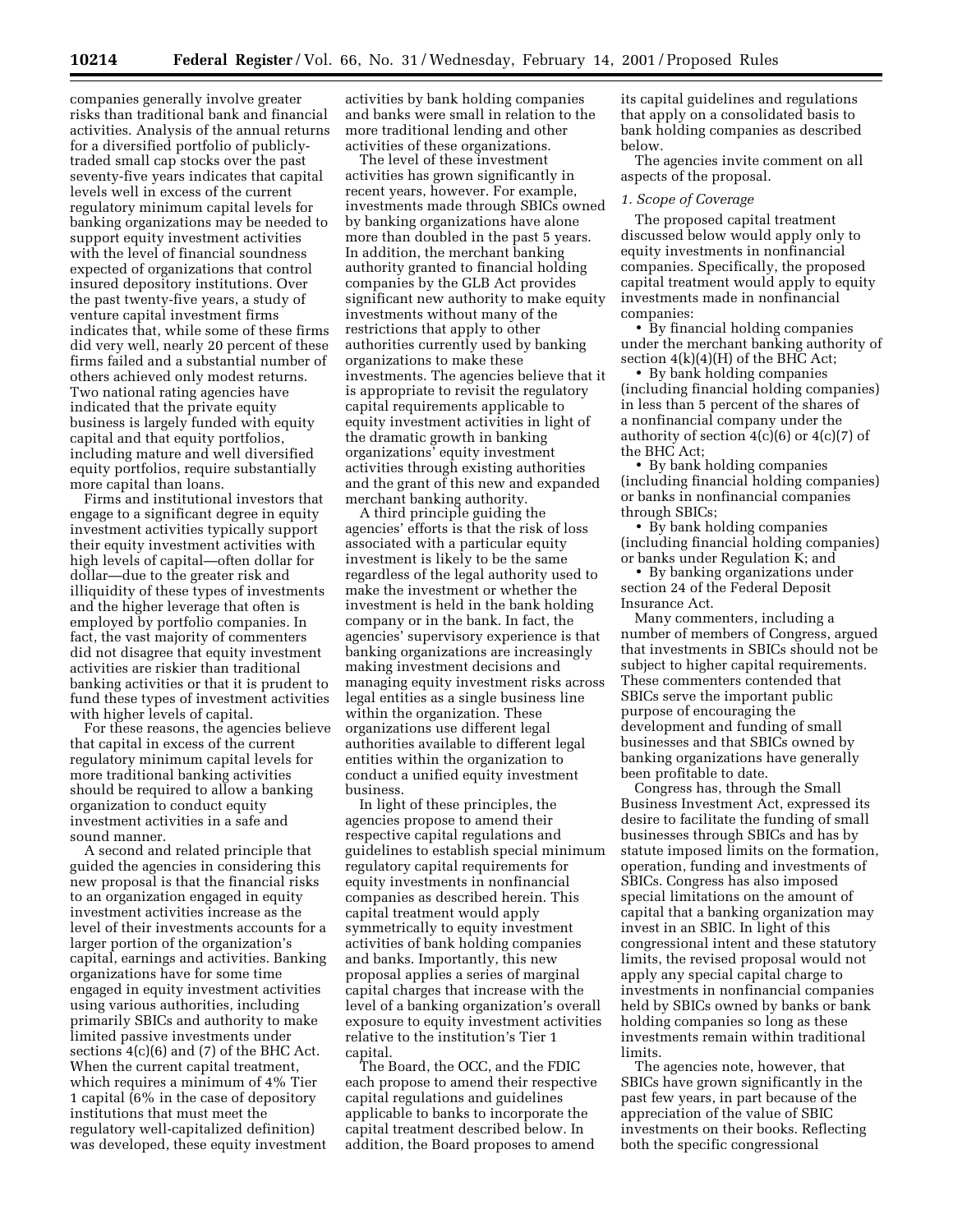preference for SBICs and the appreciation in the value of SBIC investments, the proposal would apply special capital charges to equity investments made through SBICs only when the carrying value of those investments exceeds certain high thresholds relative to Tier 1 capital. The agencies note that nearly all SBICs owned by banking organizations currently are below the thresholds proposed.

Commenters requested clarification regarding whether the capital charge would apply to certain other types of equity investments, including in particular investments in companies that engage solely in banking and financial activities that the investing company could conduct directly. Banking organizations have special expertise in managing the risks associated with financial activities. As a result, neither the original proposal made by the Board nor the new proposal by the banking agencies would apply to equity investments made in companies that engage in banking or financial activities that are permissible for the investing bank holding company or bank, as relevant, to conduct directly. The proposal also would not apply to an equity investment made under Regulation K in any company that is engaged solely in activities that have been determined to be financial in nature or incidental to financial services.

A number of commenters, requested that the agencies clarify whether the capital proposal would apply to equity securities held in a trading account. The new proposal does not apply to securities that are held in a trading account in accordance with applicable accounting principles and as part of an underwriting, market making or dealing activity. Several commenters also requested clarification regarding whether the proposal would apply to investments that the primary supervisor of the bank or bank holding company has determined to be designed primarily to promote the public welfare and are held in community development corporations. The proposal would not apply to these investments.

Many commenters argued that the proposed capital treatment should not be applied to investments in nonfinancial companies held by state banks in accordance with section 24 of the FDI Act. Commenters argued that state banks, especially state banks located in New England, have been authorized to make limited amounts of equity investments for more than 50 years and that these investments have provided diversification to their

earnings when loans have been unprofitable.

Section 24 of the FDI Act allows state banks to retain equity investments in nonfinancial companies made pursuant to state law under certain circumstances. In particular, section 24(f) permits certain state banks to retain shares of publicly traded companies and registered investment companies if the investment was permitted under a state law enacted as of a certain date, the state bank engaged in the investment activity as of a certain date and the total amount of equity investments made by the bank does not exceed the capital of the bank. Commenters argued that Congress specifically considered the risks to state banks from these investments when deciding to grandfather these equity investment activities.

In addition to this grandfathered investment authority, a state bank may hold equity in other nonfinancial companies if the FDIC determines that the investment does not pose a significant risk to the deposit insurance fund. The FDIC is empowered to establish and has established higher capital requirements and other limitations on equity investments of state banks held under this authority, such as investments in companies engaged in real estate investment and development activities. The FDIC has to date in most cases required state banks that make these investments to limit the amount of the investment and to deduct these investments from the bank's capital, effectively imposing a 100 percent capital charge on these investments.

For these reasons, the agencies propose to exclude from the special capital charge any investment in a nonfinancial company held by a state bank in accordance with the grandfather provisions of section 24(f) of the FDI Act. The proposal would apply to other equity investments in nonfinancial companies held by state banks in accordance with other provision of section 24.1

A few commenters argued that the capital proposal should not be applied to any equity investment made by a bank or bank holding company prior to March 13, 2000. These investments

were made at a time when the agencies had not proposed a higher regulatory capital charge, are modest in amount at most banking organizations, and will be liquidated over time. As explained below, the new capital proposal establishes a marginal capital structure that is different and, on average, lower than the original proposal. The new proposal also provides that no special capital charge would be imposed on investments made through an SBIC within certain thresholds. SBICs hold a very large portion of the investments made prior to March 13, 2000, by banking organizations. In light of these changes, the agencies request comment on whether it is necessary or appropriate to grandfather the individual investments made prior to March 13, 2000. The agencies also request comment on the alternative of allowing banking organizations to phase in over a period of time (such as 3 years) the proposed capital standards with regard to investments made prior to March 13, 2000.

Commenters also argued that capital charges should not apply to debt that is extended to companies in which an organization has made an equity investment. The original proposal would have applied the proposed capital charge to any debt instrument with equity features (such as conversion rights, warrants or call options). In addition, the proposal would have applied a higher capital charge to any other type of debt extended to a company if the debt instrument is held by a banking organization that also owns at least 15 percent of the equity of the company. The original proposal included exceptions for short-term, secured credit provided for working capital purposes, any extension of credit that meets the collateral requirements of section 23A of the Federal Reserve Act, any extension of credit that is guaranteed by the U.S. Government, and any extension of credit at least 50 percent of which is sold or participated out to unaffiliated parties.

Commenters noted that the legal doctrine of equitable subordination affects the ability of investors to make loans to portfolio companies that serve as the functional equivalent of equity. Under this doctrine, courts in bankruptcy proceedings have, under certain circumstances, subordinated the claims of creditors that are also investors in a company to the claims of other creditors, effectively treating the debt held by the investor as if the debt were equity.

After considering the comments on this matter, the agencies have revised the approach to debt instruments with

<sup>1</sup>Under the proposal, the Board of Directors of the FDIC, acting directly, may, in exceptional cases and after a review of the proposed activity, permit a lower capital deduction for investments approved by the Board of Directors under section 24 of the FDI Act so long as the bank's investments under section 24 and SBIC investments represent, in the aggregate, less than 15 percent of the Tier 1 capital of the bank. The FDIC and the other banking agencies reserve the authority to impose higher capital charges where appropriate.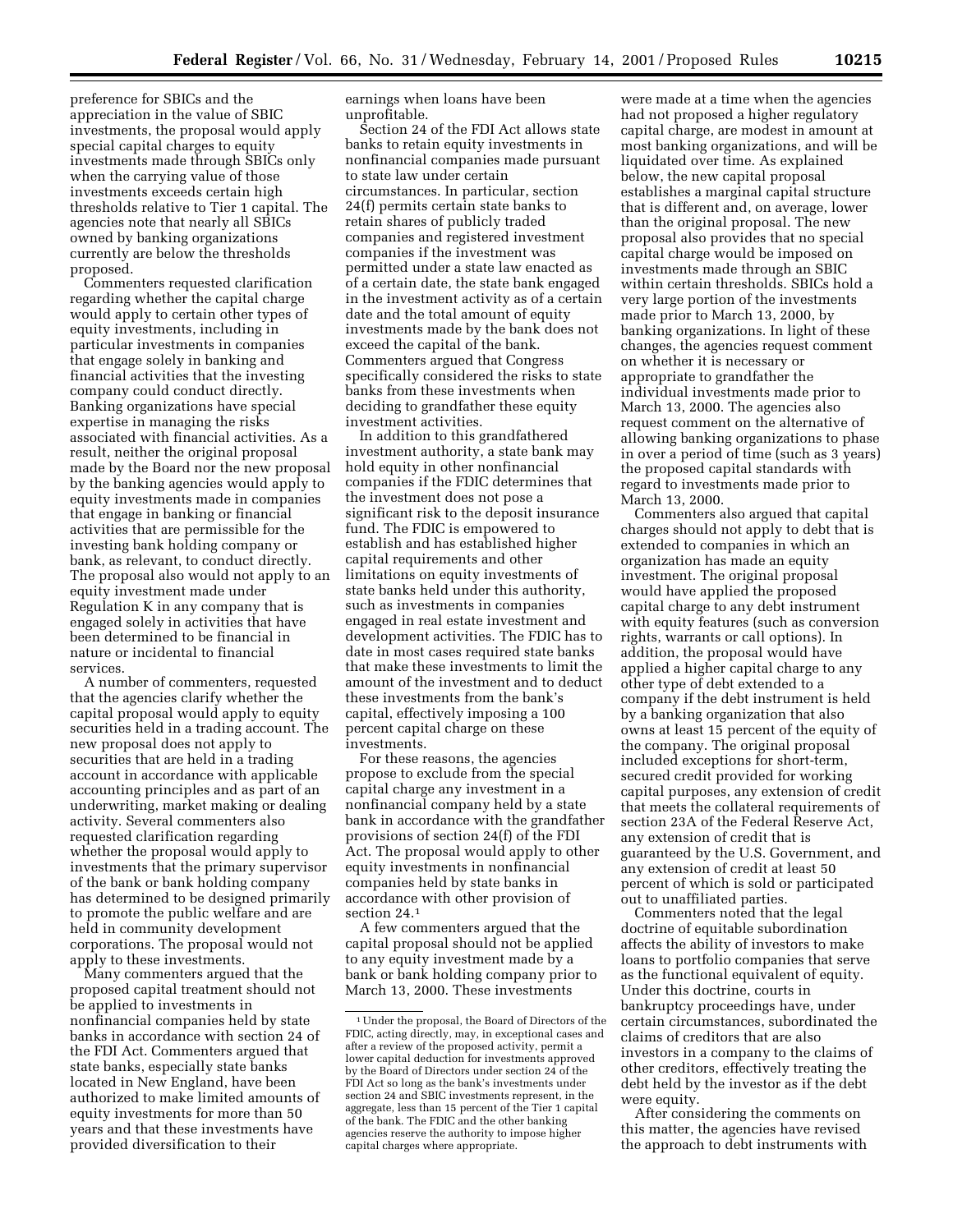equity features. The new proposal applies the proposed capital treatment to equity features of debt (such as warrants and options to purchase equities in nonfinancial companies) and to debt instruments convertible into equity investments in nonfinancial companies where the equity feature or instrument is held under one of the authorities listed above. The primary supervisor will monitor the use of debt held under any authority as a method for providing the equivalent of equity funding to portfolio companies, and may, on a case-by-case basis in the supervisory process, require banking organizations to maintain higher capital against debt where circumstances indicate that the debt serves as the functional equivalent of equity.

The original capital proposal made by the Board did not apply to equity investments made under section 4(k)(4)(I) of the BHC Act by an insurance underwriting affiliate of a financial holding company, and the revised proposal continues that approach. These investments generally are already subject to higher capital charges under state insurance laws. The Board requests comment regarding whether special capital requirements or other supervisory restrictions should be applied to assure that financial holding companies do not use insurance underwriting companies to arbitrage any differences in the capital requirements on equity investment activities that apply to insurance companies and other financial holding company affiliates. To the extent appropriate, the Board will address these matters in a separate proposal regarding the appropriate method for accounting for insurance companies under the Board's consolidated capital adequacy guidelines applicable to financial holding companies.

The agencies believe that the authorities discussed above cover the principal authorities available to banking organizations to make equity investments in companies that engage in nonfinancial activities. The agencies request comment on whether there are other investment activities that should be covered by this capital proposal.

As noted above, the new proposal would apply the special capital charge to investments in nonfinancial companies made in accordance with the portfolio investment provisions of Regulation K. This includes investments made through so-called Edge Act and Agreement corporations. This special capital treatment would not apply, for example, to the ownership of equity securities held by an Edge Act or Agreement corporation to hedge equity

derivative transactions for foreign customers. The agencies request comment on whether it is appropriate to apply the capital charge to investments made through Edge Act corporations and Agreement corporations in nonfinancial companies overseas.

#### *2. Capital Charges*

As noted above, the agencies propose to amend their respective capital guidelines and rules to apply a different charge to equity investments in nonfinancial companies than is currently applied to traditional banking investments and activities. This proposal would apply symmetrically to banks and bank holding companies. This proposal would not have a significant effect on the capital levels of any major banking organization based on current investment levels.

The proposal involves a progression of capital charges that increases with the size of the aggregate equity investment portfolio of the banking organization relative to its Tier 1 capital. This approach takes account of the greater impact that losses in a larger portfolio of equity investments relative to capital may have on the financial condition of a banking organization.

As explained in the attached proposed amendment to the capital rules, the proposed capital charge would be applied by making a deduction from the organization's Tier 1 capital. This deduction would be based on the adjusted carrying value of equity investments in nonfinancial companies. The adjusted carrying value is the value at which the relevant investment is recorded on the balance sheet, reduced by net unrealized gains that are included in carrying value but that have not been included in Tier 1 capital and associated deferred tax liabilities.

For the reasons explained above, no additional capital charge would be applied to SBIC investments made by a bank or bank holding company, so long as the adjusted carrying value of the investments does not exceed 15 percent of the Tier 1 capital of the depository institution that holds the investment or, in the case of an SBIC held directly by the bank holding company, 15 percent of the pro rata Tier 1 capital of all depository institutions controlled by the bank holding company. These investments would be included, however, in determining the aggregate size of the organization's investment portfolio for purposes of applying the marginal capital charges discussed below.

For all investments other than SBIC investments, an 8 percent Tier 1 capital charge would be applied so long as the

adjusted carrying value of all such investments (plus all SBIC investments and other covered investments) represent less than 15 percent of Tier 1 capital. This difference in treatment for investments made outside of an SBIC recognizes the special limits that have been imposed on the operations of SBICs and preferences that Congress has granted to SBICs.

In the case of a portfolio of covered investments that, in the aggregate (including SBIC investments and other covered investments), exceeds 15 percent of the organization's Tier 1 capital, a 12 percent Tier 1 capital charge would apply to the portion of the portfolio above the 15 percent threshold. The 12 percent marginal charge would apply to the adjusted carrying value of equity investments up to 25 percent of Tier 1 capital. In the case of a portfolio of covered investments that, in the aggregate, exceeds 25 percent of the organization's Tier 1 capital, a 25 percent marginal Tier 1 capital charge would apply to the portion of the portfolio above the 25 percent threshold. The following table, which is included in the proposed regulation, reflects these capital charges.

# TABLE 1.—DEDUCTION FOR NONFINANCIAL EQUITY INVESTMENTS

| Aggregate adjusted<br>carrying value of all<br>nonfinancial equity in-<br>vestments held by the<br>bank or bank holding<br>company (as a per-<br>centage of the Tier 1<br>capital of the bank or<br>bank holding com-<br>pany) $\frac{5}{2}$ | Deduction from Tier 1<br>Capital (as a percent-<br>age of the adjusted<br>carrying value of the<br>investment) |
|----------------------------------------------------------------------------------------------------------------------------------------------------------------------------------------------------------------------------------------------|----------------------------------------------------------------------------------------------------------------|
| Less than 15 percent<br>15 percent to 24.99                                                                                                                                                                                                  | 8 percent<br>12 percent                                                                                        |
| percent.<br>25 percent and above                                                                                                                                                                                                             | 25 percent                                                                                                     |

2For purposes of calculating the percentage of equity investments relative to Tier 1 capital, Tier 1 capital is defined as the sum of core capital elements net of goodwill and net of all identifiable intangible assets other than mortgage servicing assets, nonmortgage servicing assets and purchased credit card relationships, but prior to the deduction for deferred<br>tax assets and nonfinancial equity tax assets and nonfinancial equity investments.

The agencies propose to apply heightened supervision to the equity investment activities of banking organizations as appropriate, including in the event that the adjusted carrying value of all nonfinancial equity investments represents more than 50 percent of the organization's Tier 1 capital. The agencies may in any case impose a higher minimum capital charge on an organization as appropriate in light of the risk management systems;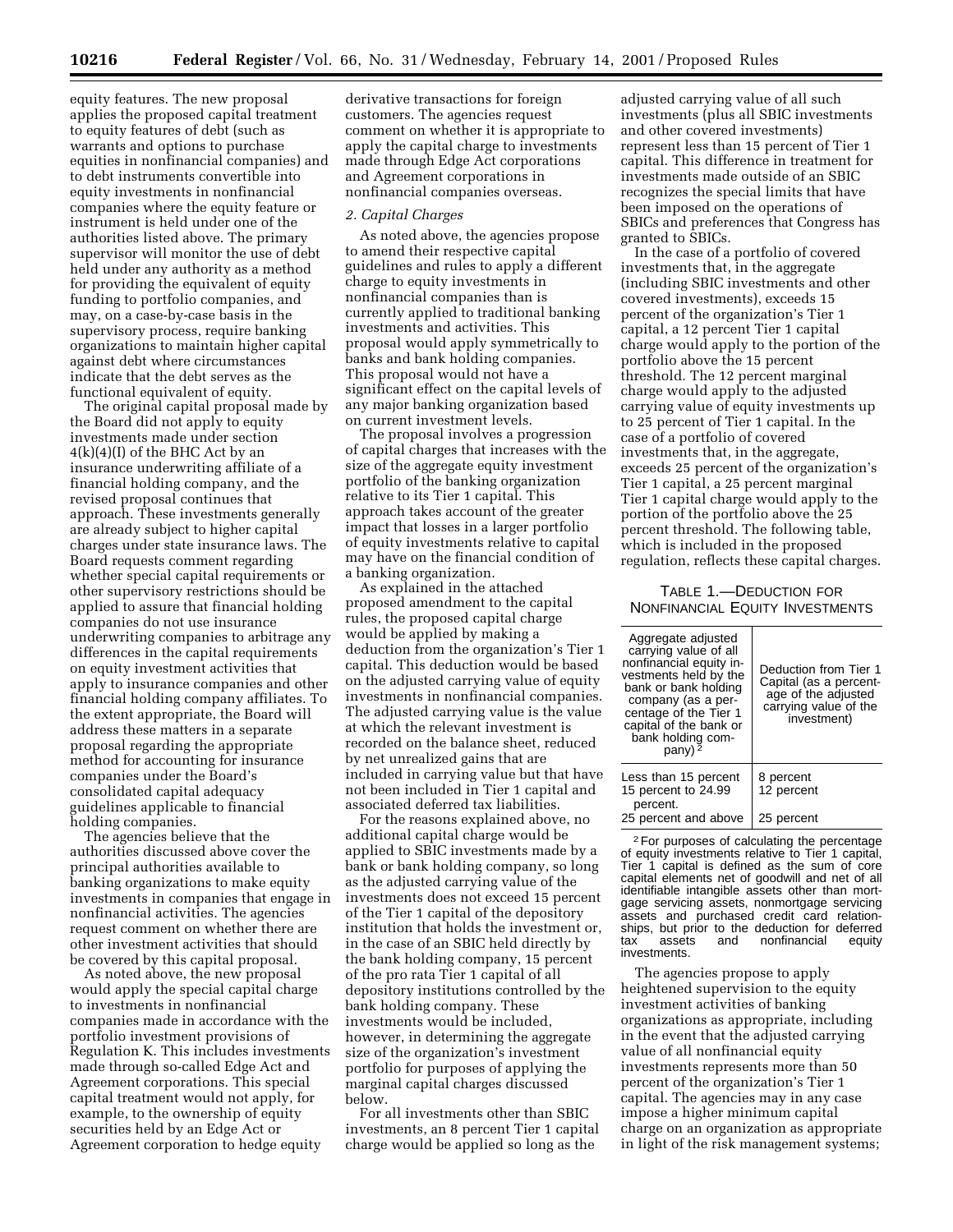risk, nature, size and composition of the organization's investments; market conditions; and other relevant information and circumstances.

In the event that the agencies determine not to apply this special capital charge to equity investments made by a banking organization prior to March 13, 2000, the agencies propose to include the adjusted carrying value of an organization's investment portfolio made in grandfathered investments for purposes of determining the appropriate marginal capital charge on investments that are not grandfathered.

Commenters questioned how the original capital proposal would apply to investments held through equity investment funds, in particular, through investment partnerships where the holding company may control the fund, usually through its role as general partner, but is not the sole participant in the fund. As noted in the original proposal, the capital charge in such instances would apply only to the holding company's proportionate share of the fund's investments. Such treatment would apply even if the partnership is consolidated in the holding company's financial reporting statements. Similarly, the new proposal provides that minority interest resulting from any such consolidation would not be included in the Tier 1 capital of the holding company. Such minority interest is not available to support the overall financial business of the holding company.

Similar treatment is proposed for minority interest with respect to investments in nonfinancial companies under the authorities covered by the proposal. Generally, it would not be expected that any nonfinancial company whose shares are acquired pursuant to these authorities would be consolidated, either because the investment is temporary as in the case of merchant banking investments, or limited to a minority interest. However, if consolidation does occur, any resulting minority interest must be excluded from Tier 1 capital because the minority interest is not available to support the general financial business of the banking organization.

The agencies invite comment on all aspects of the proposal, including in particular on the proposed marginal capital charges and the methods for calculating and applying the deduction to capital. The agencies recognize that the proposed capital deduction may have an effect on the calculation of the leverage ratio for the banking organization. Accordingly, the agencies also request comment on whether this effect is likely to be significant, whether an adjustment should be permitted to account for this effect, and, if so, what type of adjustment is appropriate.

## *3. Alternatives Suggested by Commenters*

Commenters offered a variety of alternatives to the original capital proposal. Among these suggestions were to rely on internal capital models, to rely on the supervisory process for determining appropriate capital charges on a case-by-case basis, to require banking organizations to adopt the regulatory equivalent of available-forsale accounting, and to adopt a reduced capital charge.

Many commenters suggested that the agencies rely fully on internal capital models developed by each banking organization to measure the capital needs of the organization across all of its activities. A number of commenters argued that the original capital proposal was flawed because it adopted a higher capital charge on equity investments in a manner similar to the internal capital models used by many banking organizations without at the same time allowing banking organizations to adopt features of these models that allocate less capital than the regulatory minimum capital requirements against other, less risky, activities.

The agencies believe that internal capital models that take account of the different risks and capital needs of each of the activities of a particular banking organization ultimately represent an effective method for determining the capital adequacy of an organization. The agencies have encouraged the development of comprehensive internal capital models, and many banking organizations have begun to develop their own internal capital models. As yet, however, these models are largely untested and unable to capture the risks of many activities conducted by banking organizations. Moreover, the stage of development and sophistication of models varies greatly across organizations. In addition, as noted by many commenters, assessing the adequacy of capital by reference to risk models is most effective when applied across the entire organizational risk structure, rather than piece meal for selected assets or portfolios. As a result, the agencies do not believe that it is appropriate at this time to rely on internal modeling of equity portfolios as a replacement for regulatory minimum capital requirements. The agencies believe, however, that robust internal modeling can be an effective method for addressing capital adequacy. Accordingly, the agencies will review a banking organization's internal models

in assessing the adequacy of the organization's capital levels in relation to its equity investment activities and expect to revisit the need for regulatory minimum capital requirements for equity investment activities as internal models become more sophisticated and reliable.

Another alternative suggested by many commenters was that the agencies assess the appropriate regulatory capital levels for equity investment activities on a case-by-case basis through the supervisory process. These commenters argued that it was inappropriate for the agencies to adopt a single regulatory minimum capital requirement that would apply in the same way to all banking organizations engaged in equity investment activities, regardless of the differences in portfolio risks at different organizations. These commenters believed that the capital needs of individual organizations could be best assessed through the individual examination of each organization, with the agencies assessing higher capital requirements on a case-by-case basis to address particular risks at individual organizations.

The agencies agree that examination and supervision are important methods for assuring that individual organizations are conducting equity investment activities in a safe and sound manner and have adequate capital to support those activities. The agencies expect to pay particular attention to the investment activities of banking organizations and to heighten that supervision as the level of concentration in these activities increases at an organization. The supervisory process will consider, among other things, the institution's internal allocation of capital to equity investment activities as an important element in assessing capital adequacy.

However, the agencies believe that supervisory experience and analysis of equity investment activities over a long period of time indicate that it is prudent to establish minimum capital requirements for equity investment activities in addition to effective supervision and examination. Establishing minimum capital requirements by rule also reduces the potential that capital requirements at an organization will be arbitrarily set during the examination process. A uniform regulatory minimum capital rule also indicates to organizations that are entering this business line for the first time the agencies' expectations for additional capital to support these activities.

Some commenters suggested that the agencies require that banking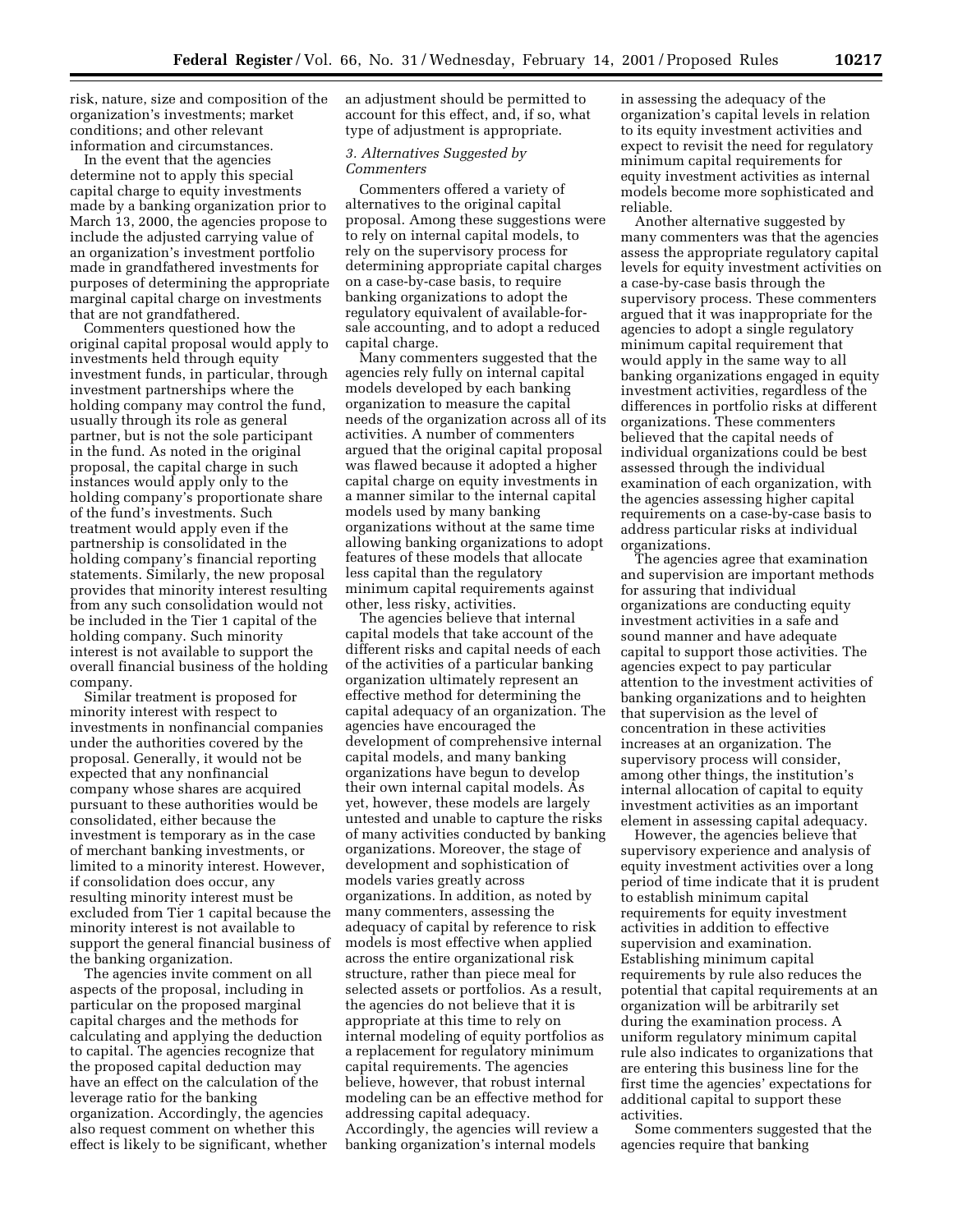organizations adopt the regulatory equivalent of available-for-sale (AFS) accounting. Commenters argued that this approach improves the capital strength of an organization by eliminating from Tier 1 capital, at least for regulatory reporting purposes, any reliance on unrealized gains on equity investments. This arguably reduces the volatility in capital that results from changes in the value of equity investments, which often occur unpredictably and quickly during the life of the investment, by preventing banking organizations from taking unrealized gains into income, and thus capital, for regulatory purposes.

AFS accounting has been adopted by many organizations and represents a prudent and appropriate approach to accounting for equity investments in many situations. Nonetheless, the agencies have determined not to require the regulatory equivalent of this accounting treatment for regulatory capital calculations for several reasons. First, this approach does not address the risk associated with the initial cost of the investment. Instead, it effectively applies a 100 percent capital charge on unrealized gains while maintaining the normal capital charge on the initial investment cost. For investments that are very profitable, this charge may be too high, while for investments that are not performing well, this capital charge is likely to be too low.

In addition, an AFS approach creates differences in capital treatment for companies that acquired the same equity investment, with the same risk, on different dates. Under the AFS approach, an investor that has acquired an investment in the initial offering of stock of the portfolio company would be effectively required to hold more capital against the investment than a second investor that acquires the same amount of shares of the same company for a higher price at a later date.

Moreover, a capital charge based on the AFS approach is easily manipulated through the sale and repurchase of equity of the same company. This manipulation would be difficult to monitor and prevent.

While the agencies have not proposed adopting the regulatory equivalent of the AFS accounting approach, the agencies recognize that a regulatory minimum capital charge must take account of situations in which an investor determines to adopt this approach for GAAP reporting purposes. Accordingly, the capital charge proposed by the agencies is based on the ''adjusted carrying value'' of the relevant investment and the proposal would require deduction of the adjusted

carrying value from risk-weighted assets for purposes of calculating the riskbased capital ratio. This treatment retains the flexibility of an investor to adopt AFS accounting or other accounting treatments permitted under GAAP.

#### **C. Regulatory Flexibility Act Analysis**

*OCC:* This proposal would amend the OCC's risk-based capital guidelines and leverage capital rules for national banks. The amendments made by the proposal would establish the regulatory capital requirements applicable to a national bank's equity investment in a nonfinancial company made through a SBIC pursuant to section 302(b) of the Small Business Investment Act of 1958 or under the portfolio investment provisions of the Board's Regulation K.

The OCC hereby certifies, pursuant to section 5(b) of the Regulatory Flexibility Act (5 U.S.C. 603(a)), that the proposed amendments will not, if promulgated in final rule form, have a significant economic impact on a substantial number of small entities.

For the purposes of the Regulatory Flexibility Act, small entities are defined to include any national bank that has \$100 million in assets or less. *See* 5 U.S.C. 601(3) and (6), 15 U.S.C. 632(a), and 13 CFR 121.201. With respect to national banks, this proposal would only apply to equity investments in a nonfinancial company either made through a SBIC pursuant to section 302(b) of the Small Business Investment Act of 1958 or under the portfolio investment provisions of Regulation K. The OCC does not believe that it is likely that a substantial number of small national banks engage in these kinds of equity investment activities. Moreover, even with respect to any small national banks that might engage in the types of equity investments covered by this proposal, the OCC does not believe that the proposal rule will require these banks to raise significant amounts of new capital. For these reasons, the OCC does not believe that this proposal, if promulgated in final rule form, will have a significant economic impact on a substantial number of small national banks.

Nevertheless, the OCC specifically seeks comment on any burden that this proposal would impose on small national banks.

*Board:* In accordance with section 3(a) of the Regulatory Flexibility Act (5 U.S.C. 603(a)), the Board must publish an initial regulatory flexibility analysis with this rulemaking. The rule proposes and requests comment on amendments to the Board's consolidated risk-based and leverage capital adequacy

guidelines for bank holding companies (Part 225, Appendix A and Appendix D) and state member banks (Part 208, Appendix A and Appendix D).

These amendments would establish the regulatory capital requirements applicable to the merchant banking investments of financial holding companies and similar investment activities of bank holding companies and state member banks. The Board hereby certifies, pursuant to 5 U.S.C. 605(b), that the proposed capital amendments will not, if promulgated through a final rule, have a significant economic impact on a substantial number of small entities because small entities that the Board regulates, specifically, financial or bank holding companies or state member banks that have less than \$150 million in consolidated assets, generally do not engage in these investment activities to any significant degree. In addition, because the Board's risk-based and leverage capital guidelines do not generally apply to bank holding companies, including financial holding companies, that have less than \$150 million in consolidated assets, the proposed rule will have no impact upon such organizations.

For the reasons discussed above, the Board believes that the proposed amendments to its capital guidelines are necessary and appropriate to ensure that bank holding companies and state member banks maintain capital commensurate with the levels of risk associated with their equity investment activities and that these activities do not pose an undue risk to the safety and soundness of insured depository institutions. This notice of proposed rulemaking contains a detailed discussion of the Board's reasons for issuing the proposed rule and of the alternatives to the rule that the Board has considered.

The Board specifically seeks comment on the likely burden that the proposed rule will impose on bank holding companies and state member banks.

*FDIC:* The rule proposes and requests comment on amendments to the FDIC's risk-based and leverage capital standards for state nonmember banks (Part 325). These amendments would establish the regulatory capital requirements applicable to certain nonfinancial equity investments of state nonmember banks. The FDIC hereby certifies, pursuant to section 605(b) of the Regulatory Flexibility Act, 5 U.S.C. 605(b), that the proposed capital amendments will not, if promulgated through a final rule, have a significant economic impact on a substantial number of small entities because small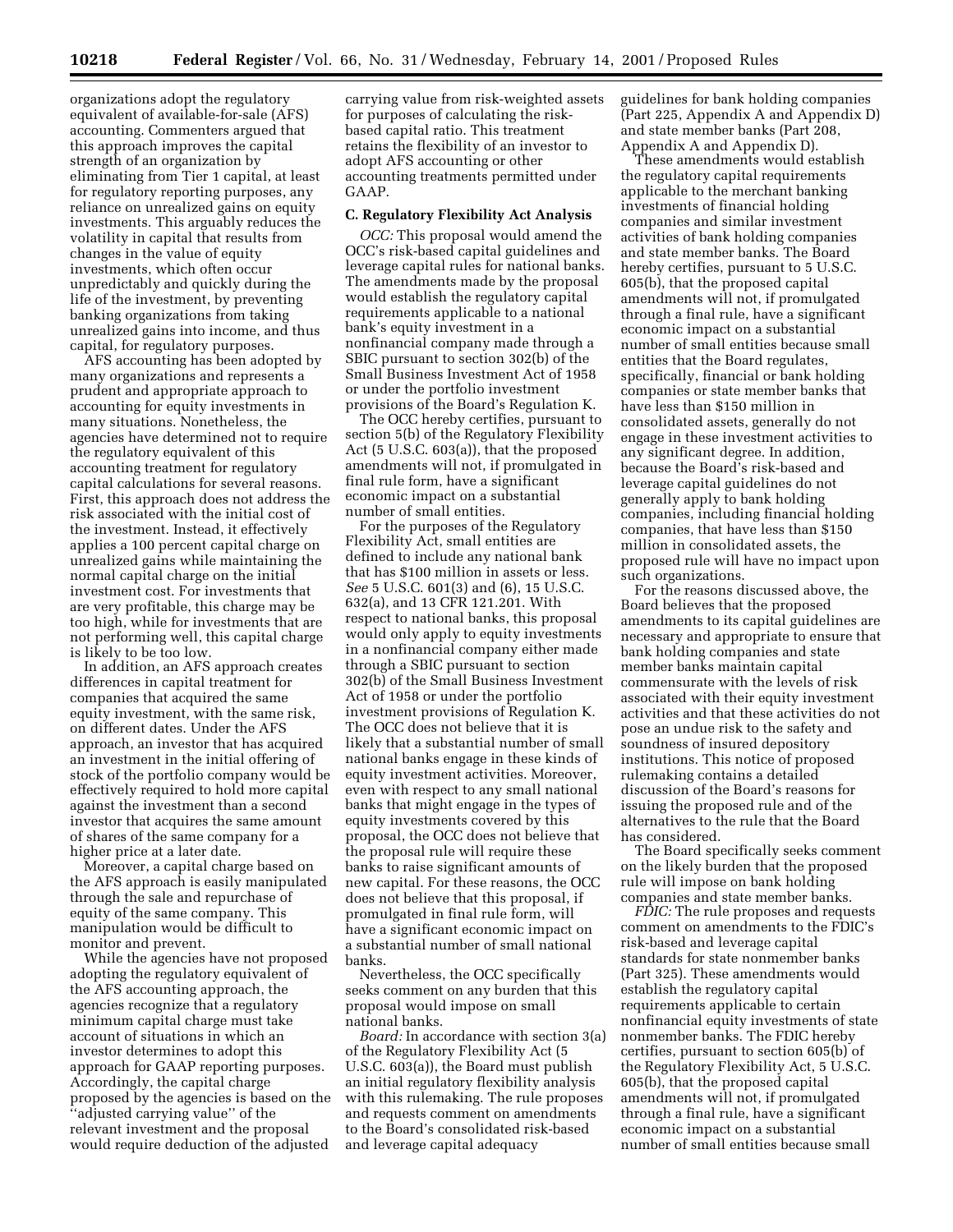entities that the FDIC regulates, specifically, state nonmember banks that have less than \$100 million in consolidated assets, generally do not engage in nonfinancial equity investment activities covered by this proposed rule to any significant degree.

#### **D. Paperwork Reduction Act**

*OCC:* In accordance with the Paperwork Reduction Act of 1995 (44 U.S.C. 3506; 5 CFR 1320 App. A.1), the OCC has reviewed the proposal under the authority delegated to the OCC by the Office of Management and Budget. No collections of information pursuant to the Paperwork Reduction Act are contained in the proposal.

*Board:* In accordance with the Paperwork Reduction Act of 1995 (44 U.S.C. 3506; 5 CFR 1320 App. A.1), the Board has reviewed the proposed rule under the authority delegated to the Board by the Office of Management and Budget. No collections of information pursuant to the Paperwork Reduction Act are contained in the proposed rule.

*FDIC:* The FDIC has determined that this proposal does not involve a collection of information pursuant to the provisions of the Paperwork Reduction Act of 1995 (44 U.S.C. 3501, *et seq.*).

# **E. Executive Order 12866 Determination**

*OCC:* The Comptroller of the Currency has determined that this proposed rule, if adopted as a final rule, would not constitute a ''significant regulatory action'' for the purposes of Executive Order 12866.

### **F. Unfunded Mandates Act of 1995**

*OCC:* Section 202 of the Unfunded Mandates Reform Act of 1995, 2 U.S.C. 1532 (Unfunded Mandates Act), requires that an agency prepare a budgetary impact statement before promulgating any rule likely to result in a Federal mandate that may result in the expenditure by State, local, and tribal governments, in the aggregate, or by the private sector, of \$100 million or more in any one year. If a budgetary impact statement is required, section 205 of the Unfunded Mandates Act also requires the agency to identify and consider a reasonable number of regulatory alternatives before promulgating the rule. The OCC has determined that this proposed regulation will not result in expenditures by State, local, and tribal governments, in the aggregate, or by the private sector, of \$100 million or more in any one year. Accordingly, the OCC has not prepared a budgetary impact statement or specifically addressed the regulatory alternatives considered.

## **G. Solicitation of Comments on Use of ''Plain Language''**

Section 722 of the GLB Act requires the agencies to use ''plain language'' in all proposed and final rules published after January 1, 2000. The agencies invite comments about how to make the proposed rule easier to understand, including answers to the following questions:

(1) Have the agencies organized the material in an effective manner? If not, how could the material be better organized?

(2) Are the terms of the rule clearly stated? If not, how could the terms be more clearly stated?

(3) Does the rule contain technical language or jargon this is unclear? If so, which language requires clarification?

(4) Would a different format (with respect to the grouping and order of sections and use of headings) make the rule easier to understand?

(5) Would increasing the number of sections (and making each section shorter) clarify the rule? If so, which portions of the rule should be changed in this respect?

(6) What additional changes would make the rule easier to understand?

The agencies also solicit comment about whether including factual examples in the rule in order to illustrate its terms is appropriate. Are there alternatives that the agencies should consider to illustrate the terms in the rule?

#### **List of Subjects**

#### *12 CFR Part 3*

Administrative practice and procedure, Capital, National banks, Reporting and recordkeeping requirements, Risk.

#### *12 CFR Part 208*

Accounting, Agriculture, Banks, banking, Confidential business information, Crime, Currency, Federal Reserve System, Mortgages, Reporting and recordkeeping requirements, Securities.

## *12 CFR Part 225*

Administrative practice and procedure, Banks, banking, Federal Reserve System, Holding companies, Reporting and recordkeeping requirements, Securities.

#### *12 CFR Part 325*

Administrative practice and procedure, Banks, banking, Capital adequacy, Reporting and recordkeeping requirements, State non-member banks.

# **Department of the Treasury**

*Office of the Comptroller of the Currency*

# **12 CFR Chapter I**

#### **Authority and Issuance**

For the reasons set out in the preamble, part 3 of chapter I of title 12 of the Code of Federal Regulations is proposed to be amended as follows:

## **PART 3—MINIMUM CAPITAL RATIOS; ISSUANCE OF DIRECTIVES**

1. The authority citation for part 3 continues to read as follows:

**Authority:** 12 U.S.C. 93a, 161, 1818, 1828(n), 1828 note, 1831n note, 1835, 3907, and 3909.

2. In Appendix A to part 3: A. In section 1, paragraphs (c)(17) through (c)(31) are redesignated as paragraphs  $(c)(20)$  through  $(c)(34)$ ; paragraphs (c)(12) through (c)(16) are redesignated as paragraphs (c)(14) through  $(c)(18)$ ; and paragraphs  $(c)(1)$ through (c)(11) are redesignated as paragraphs  $(c)(2)$  through  $(c)(12)$ ;

B. In section 1, new paragraphs (c)(1),  $(c)(13)$  and  $(c)(19)$  are added;

C. In section 2, paragraph (a)(3) is revised;

D. In section 2, new paragraph  $(c)(1)(iv)$  is added;

E. In section 2, paragraph (c)(4) is redesignated as paragraph (c)(5); and

F. In section 2, new paragraph (c)(4) is added to read as follows:

### **Appendix A to Part 3—Risk-Based Capital Guidelines**

*Section 1. Purpose, Applicability of Guidelines, and Definitions*

\* \* \* \* \*

(c) \* \* \*

(1) Adjusted carrying value means, for purposes of section  $2(c)(4)$  of this appendix A, the aggregate value that investments are carried on the balance sheet of the bank reduced by any unrealized gains on the investments that are reflected in such carrying value but excluded from the bank's Tier 1 capital. For example, for investments held as available-for-sale (AFS), the adjusted carrying value of the investments would be the aggregate carrying value of the investments (as reflected on the consolidated balance sheet of the bank) less any unrealized gains on those investments that are included in other comprehensive income and that are not reflected in Tier 1 capital, and less any associated deferred tax liabilities. Unrealized losses on AFS equity investments must be deducted from Tier 1 capital in accordance with section 1(c)(8) of this appendix A. The treatment of small business investment companies that are consolidated for accounting purposes is discussed in section  $2(c)(4)(iv)$  of this appendix A. For investments in a nonfinancial company that is consolidated for accounting purposes, the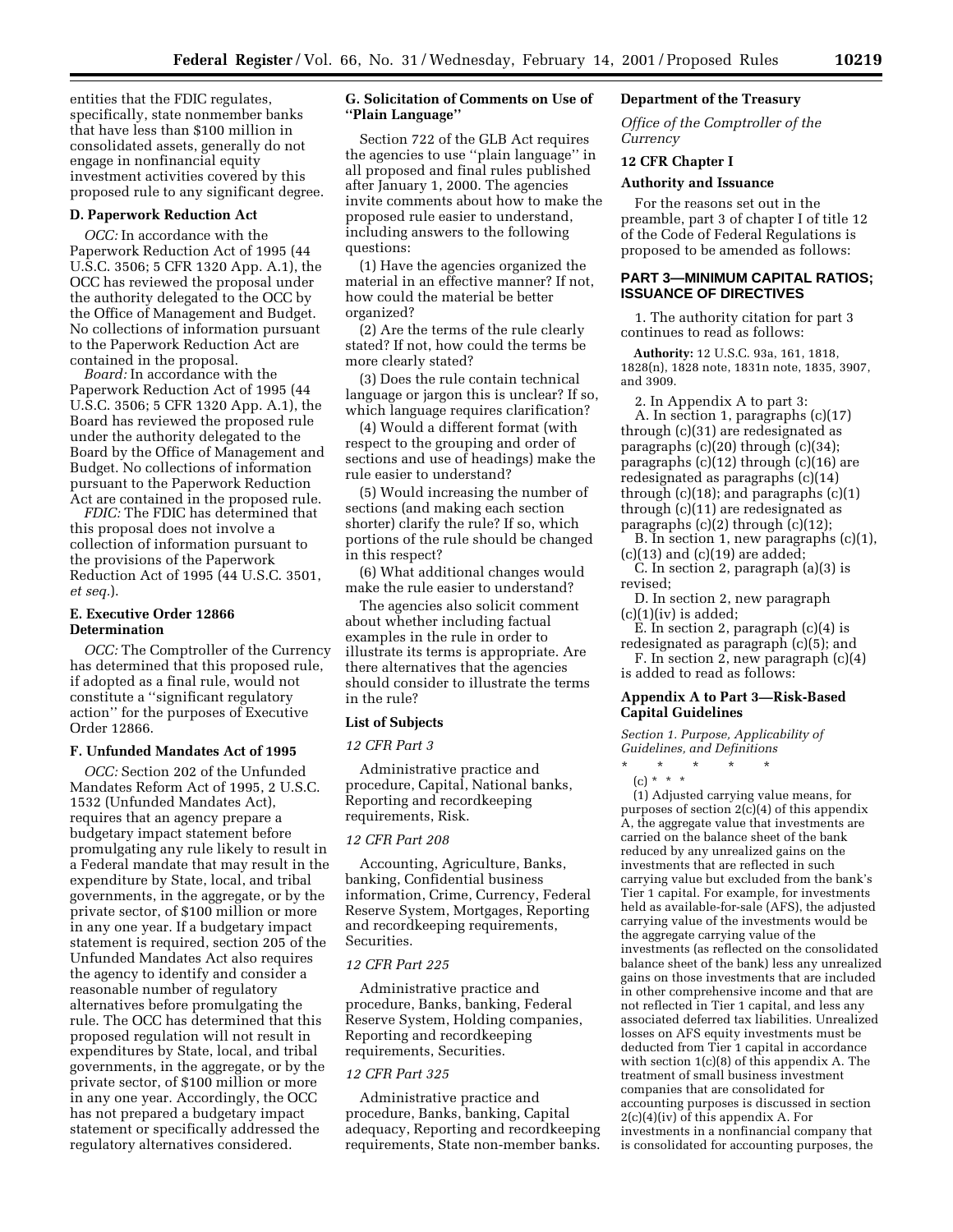bank's adjusted carrying value of the investment is determined under the equity method of accounting (net of any intangibles associated with the investment that are deducted from the bank's Tier 1 capital in accordance with section 2(c)(2) of this appendix A). Even though the assets of the nonfinancial company are consolidated for accounting purposes, these assets (as well as the credit equivalent amounts of the company's off-balance sheet items) are excluded from the bank's risk-weighted assets.

\* \* \* \* \* (13) Equity investment means, for purposes of section  $1(c)(19)$  and section  $2(c)(4)$  of this appendix A, any equity instrument including warrants and call options that give the holder the right to purchase an equity instrument, any equity feature of a debt instrument (such as a warrant or call option), and any debt instrument that is convertible into equity. An investment in subordinated debt or other types of debt instruments may be treated as an equity investment if the OCC determines that the instrument is the functional equivalent of equity.

\* \* \* \* \*

(19) Nonfinancial equity investment means any equity investment in a nonfinancial company made by the bank through a small business investment company (SBIC) under section 302(b) of the Small Business Investment Act of 1958 (15 U.S.C. 682(b)) or under the portfolio investment provisions of Regulation K (12 CFR 211.5(b)(1)(iii)). An equity investment in a SBIC made under section 302(b) of the Small Business Investment Act of 1958 that is not consolidated with the bank is treated as a nonfinancial equity investment in the manner provided in section 2(c)(4)(iv)(C) of this appendix A. A nonfinancial company is an entity that engages in any activity that has not been determined to be permissible for the bank to conduct directly or to be financial in nature or incidental to financial activities under section 4(k) of the Bank Holding Company Act (12 U.S.C. 1843(k)). \* \* \* \* \*

*Section 2. Components of Capital*

\* \* \* \* \*

(a) \* \* \* \*

(3) Minority interests in the equity accounts of consolidated subsidiaries, except that minority interests in a small business investment company or investment fund that holds nonfinancial equity investments and minority interests in a subsidiary that is engaged in nonfinancial activities and is held under one of the legal authorities listed in section 1(c)(19) of this appendix A are not included in Tier 1 capital or total capital.

- \* \* \* \* \*  $(c) * * * *$
- $(1) * * * *$

(iv) Nonfinancial equity investments as provided by section 2(c)(4) of this appendix A.

\* \* \* \* \*

(4) Nonfinancial equity investments. (i) General. A bank must deduct from its Tier 1 capital the appropriate percentage, as determined in accordance with Table 1, of

the adjusted carrying value of all nonfinancial equity investments made by the bank or by its direct or indirect subsidiaries.

(ii) Nonfinancial equity investments in the trading account. Section 2(c)(4) of this appendix A does not apply to, and no deduction is required for, any nonfinancial equity investment that is held in the trading account in accordance with applicable accounting principles and as part of an underwriting, market making or dealing activity.

(iii) Amount of deduction from Tier 1 capital. (A) The bank must deduct from its Tier 1 capital the appropriate percentage, as determined in accordance with Table 1, of the adjusted carrying value of all nonfinancial equity investments held by the bank and its subsidiaries.

TABLE 1.—DEDUCTION FOR NONFINANCIAL EQUITY INVESTMENTS

| Aggregate adjusted<br>carrying value of all<br>nonfinancial equity in-<br>vestments held di-<br>rectly or indirectly by<br>the bank (As a per-<br>centage of the Tier 1<br>capital of the bank) $1$ | Deduction from Tier 1<br>Capital (As a percent-<br>age of the adjusted<br>carrying value of the<br>investment) |
|-----------------------------------------------------------------------------------------------------------------------------------------------------------------------------------------------------|----------------------------------------------------------------------------------------------------------------|
| Less than 15 percent<br>15 percent but less<br>than 25 percent.                                                                                                                                     | 8.0 percent.<br>12.0 percent.                                                                                  |
| 25 percent or greater                                                                                                                                                                               | 25.0 percent.                                                                                                  |

1For purposes of calculating the adjusted carrying value of nonfinancial equity investments as a percentage of Tier 1 capital, Tier 1 capital is defined as the sum of the Tier 1 capital elements net of goodwill and net of all identifiable intangible assets other than mortgage servicing assets, nonmortgage servicing assets and purchased credit card relationships, but prior to the deduction for deferred tax assets and nonfinancial equity investments.

(B) Deductions for nonfinancial equity investments must be applied on a marginal basis to the portions of the adjusted carrying value of nonfinancial equity investments that fall within the specified ranges of the bank's Tier 1 capital. For example, if the adjusted carrying value of all nonfinancial equity investments held by a bank equals 20 percent of the Tier 1 capital of the bank, then the amount of the deduction would be 8 percent of the adjusted carrying value of all investments up to 15 percent of the bank's Tier 1 capital, and 12 percent of the adjusted carrying value of all investments in excess of 15 percent of the bank's Tier 1 capital.

(C) The total adjusted carrying value of any nonfinancial equity investment that is subject to deduction under section 2(c)(4) of this appendix A is excluded from the bank's weighted risk assets for purposes of computing the denominator of the bank's risk-based capital ratio. For example, if 8 percent of the adjusted carrying value of a nonfinancial equity investment is deducted from Tier 1 capital, the entire adjusted carrying value of the investment will be excluded from risk-weighted assets in calculating the denominator of the risk-based capital ratio.

(D) Banks engaged in equity investment activities, including those banks with a high concentration in nonfinancial equity investments (e.g., in excess of 50 percent of Tier 1 capital) will be monitored and may be subject to heightened supervision, as appropriate, by the OCC to ensure that such banks maintain capital levels that are appropriate in light of their equity investment activities, and the OCC may impose a higher capital charge in any case where the circumstances, such as the level of risk of the particular investment or portfolio of investments, the risk management systems of the bank, or other information, indicate that a higher minimum capital requirement is appropriate.

(iv) Small business investment company investments. (A) Notwithstanding section 2(c)(4)(iii) of this appendix A, no deduction is required for nonfinancial equity investments that are made by a bank or its subsidiary through a SBIC that is consolidated with the bank, or in a SBIC that is not consolidated with the bank, to the extent that such investments, in the aggregate, do not exceed 15 percent of the Tier 1 capital of the bank. Except as provided in paragraph (c)(4)(iv)(B) of this section, any nonfinancial equity investment that is held through or in a SBIC and not deducted from Tier 1 capital will be assigned to the 100 percent risk-weight category and included in the bank's consolidated risk-weighted assets.

(B) If a bank has an investment in a SBIC that is consolidated for accounting purposes but the SBIC is not wholly owned by the bank, the adjusted carrying value of the bank's nonfinancial equity investments held through the SBIC is equal to the bank's proportionate share of the SBIC's adjusted carrying value of its nonfinancial equity investments. The remainder of the SBIC's adjusted carrying value (i.e., the minority interest holders' proportionate share) is excluded from the risk-weighted assets of the bank.

(C) If a bank has an investment in a SBIC that is not consolidated for accounting purposes and has current information that identifies the percentage of the SBIC's assets that are nonfinancial equity investments, the bank may reduce the adjusted carrying value of its investment in the SBIC proportionately to reflect the percentage of the adjusted carrying value of the SBIC's assets that are not nonfinancial equity investments. The amount by which the adjusted carrying value of the bank's investment in the SBIC is reduced under this provision will be risk weighted at 100 percent and included in the bank's risk-weighted assets.

(D) To the extent the adjusted carrying value of all nonfinancial equity investments that the bank holds through a consolidated SBIC or in a nonconsolidated SBIC exceeds, in the aggregate, 15 percent of the Tier 1 capital of the bank, the appropriate percentage of such amounts, as set forth in Table 1, must be deducted from the bank's Tier 1 capital. In addition, the aggregate adjusted carrying value of all nonfinancial equity investments held through a consolidated SBIC and in a nonconsolidated SBIC (including any investments for which no deduction is required) must be included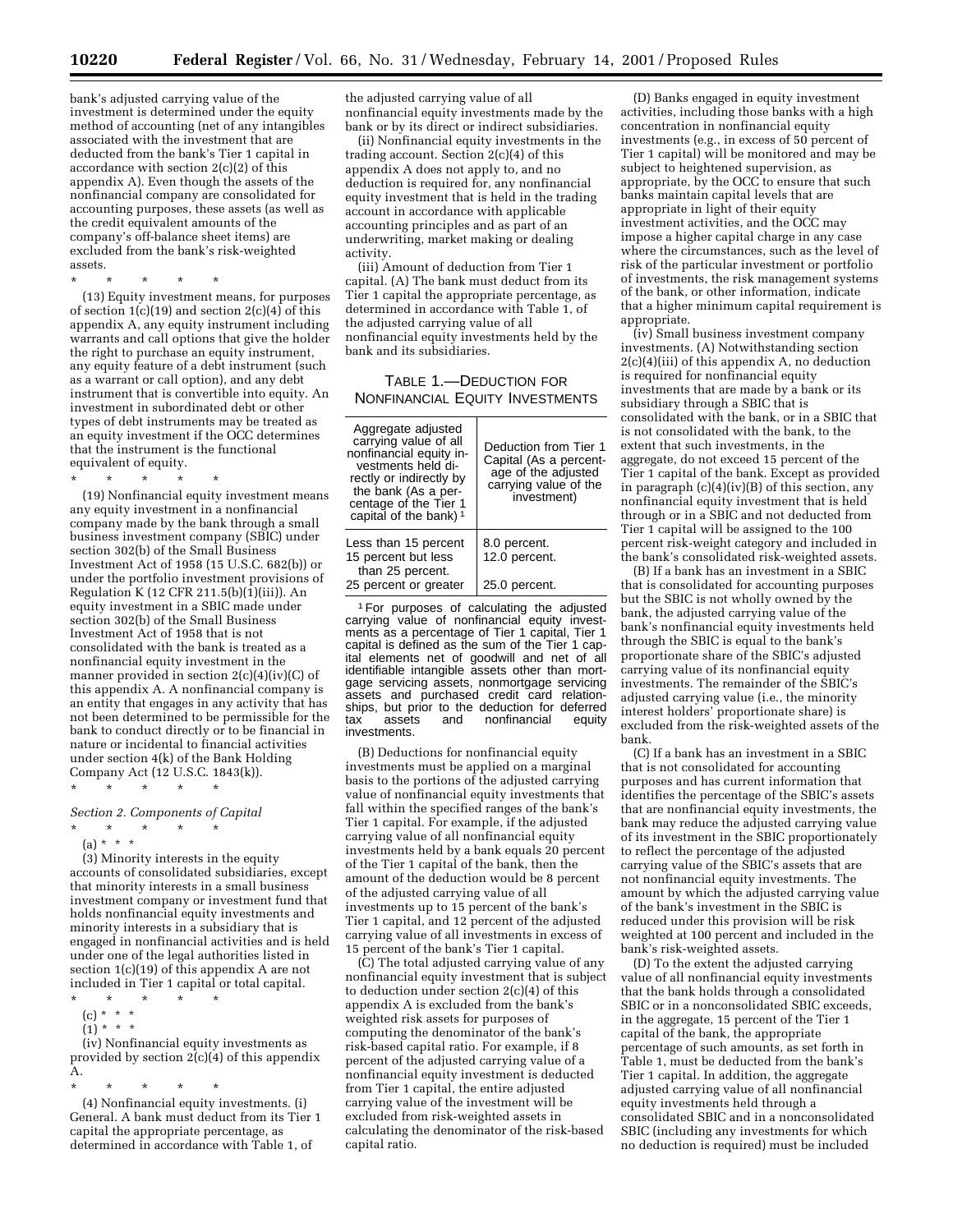in determining for purposes of Table 1 the total amount of nonfinancial equity investments held by the bank in relation to its Tier 1 capital.

(v) Transition period. [Comment requested].

Dated: January 26, 2001.

**John D. Hawke, Jr.,**

*Comptroller of the Currency.*

# **Federal Reserve System**

### **Authority and Issuance**

For the reasons set forth in the preamble, the Board of Governors of the Federal Reserve System proposes to amend parts 208 and 225 of chapter II of title 12 of the Code of Federal Regulations as follows:

# **PART 208—MEMBERSHIP OF STATE BANKING INSTITUTIONS IN THE FEDERAL RESERVE SYSTEM (REGULATION H)**

1. The authority citation for part 208 continues to read as follows:

**Authority:** 12 U.S.C. 24, 36, 92a, 93a, 248(a), 248(c), 321–338a, 371d, 461, 481–486, 601, 611, 1814, 1816, 1818, 1820(d), 1823(j), 1828(o), 1831o, 1831p–1, 1831r–1, 1831w, 1835a, 1882, 2901–2907, 3105, 3310, 3331– 3351, and 3906–3909; 15 U.S.C. 78b, 781(b), 781(g), 781(i), 78o–4(c)(5), 78q, 78q–1, and 78w; 31 U.S.C. 5318; 42 U.S.C. 4012a, 4104a, 4104b, 4106, and 4128.

2. In Appendix A to part 208, the following amendments are made:

a. In section II.*A.*, one sentence is added at the end of paragraph 1.c., *Minority interest in equity accounts of consolidated subsidiaries;*

b. In section II.*B.*, a new paragraph (v) is added at the end of the introductory text and a new paragraph 5 is added at the end of section II.B; and

c. In sections III. and IV., footnotes 24 through 57 are redesignated as footnotes 29 through 62, respectively.

### **Appendix A to Part 208—Capital Adequacy Guidelines for State Member Banks: Risk-Based Measure**

- \* \* \* \* \*
	- II. \* \* \*
- *A.* \*\*\*
- 1. \* \* \*

c. \* \* \* Minority interests in small business investment companies and investment funds that hold nonfinancial equity investments (as defined in section II.*B.*5.b. of this appendix) and minority interests in subsidiaries that are engaged in nonfinancial activities and held under one of the legal authorities listed in section II.*B.*5.b are not included in the bank's Tier 1 or total capital base.

 $B^*$  \* \* \*

(v) Nonfinancial equity investmentsportions are deducted from the sum of core capital elements in accordance with section II.*B.*5 of this appendix.

\* \* \* \* \*

5. *Nonfinancial equity investments*—a. *General.* A bank must deduct from its Tier 1 capital the appropriate percentage (as determined below) of the adjusted carrying value of all nonfinancial equity investments made by the parent bank or by its direct or indirect subsidiaries.

b. *Scope of nonfinancial equity investments.* i. A nonfinancial equity investment means any equity investment made by the bank in a nonfinancial company through a small business investment company (SBIC) under section 302(b) of the Small Business Investment Act of 1958 24 or under the portfolio investment provisions of the Board's Regulation K (12 CFR  $211.5(b)(1)(iii)$ .<sup>25</sup> A nonfinancial company is an entity that engages in any activity that has not been determined to be permissible for the bank to conduct directly, or to be financial in nature or incidental to financial activities under section 4(k) of the Bank Holding Company Act (12 U.S.C. 1843(k)).

ii. This section II.*B.*5. does not apply to, and no deduction is required for, any nonfinancial equity investment that is held in the trading account in accordance with applicable accounting principles and as part of an underwriting, market making or dealing activity.

c. *Amount of deduction from core capital.* i. The bank must deduct from its Tier 1 capital the appropriate percentage, as set forth in Table 1, of the adjusted carrying value of all nonfinancial equity investments held by the bank and its subsidiaries. The amount of the deduction increases as the aggregate amount of nonfinancial equity investments held by the bank and its subsidiaries increases as a percentage of the bank's Tier 1 capital.

TABLE 1.—DEDUCTION FOR NONFINANCIAL EQUITY INVESTMENTS

| Aggregate adjusted<br>carrying value of all<br>nonfinancial equity in-<br>vestments held di-<br>rectly or indirectly by<br>the bank (as a per-<br>centage of the Tier 1<br>capital of the bank) <sup>1</sup> | Deduction from Tier 1<br>Capital (as a percent-<br>age of the adjusted<br>carrying value of the<br>investment) |
|--------------------------------------------------------------------------------------------------------------------------------------------------------------------------------------------------------------|----------------------------------------------------------------------------------------------------------------|
| Less than 15 percent<br>15 percent to 24.99<br>percent.                                                                                                                                                      | 8 percent.<br>12 percent.                                                                                      |

## TABLE 1.—DEDUCTION FOR NON-FINANCIAL EQUITY INVESTMENTS— **Continued**

| Aggregate adjusted<br>carrying value of all<br>nonfinancial equity in-<br>vestments held di-<br>rectly or indirectly by<br>the bank (as a per-<br>centage of the Tier 1 | Deduction from Tier 1<br>Capital (as a percent-<br>age of the adjusted<br>carrying value of the<br>investment) |
|-------------------------------------------------------------------------------------------------------------------------------------------------------------------------|----------------------------------------------------------------------------------------------------------------|
| capital of the bank) <sup>1</sup>                                                                                                                                       |                                                                                                                |
| 25 percent and above                                                                                                                                                    | 25 percent.                                                                                                    |

1For purposes of calculating the adjusted carrying value of nonfinancial equity investments as a percentage of Tier 1 capital, Tier 1 capital is defined as the sum of core capital elements net of goodwill and net of all identifiable intangible assets other than mortgage servicing assets, nonmortgage servicing assets and purchased credit card relationships, but prior to the deduction for deferred tax assets and nonfinancial equity investments.

ii. These deductions are applied on a marginal basis to the portions of the adjusted carrying value of nonfinancial equity investments that fall within the specified ranges of the parent bank's Tier 1 capital. For example, if the adjusted carrying value of all nonfinancial equity investments held by a bank equals 20 percent of the Tier 1 capital of the bank, then the amount of the deduction would be 8 percent of the adjusted carrying value of all investments up to 15 percent of the bank's Tier 1 capital, and 12 percent of the adjusted carrying value of all investments in excess of 15 percent of the bank's Tier 1 capital.

iii. The total adjusted carrying value of any nonfinancial equity investment that is subject to deduction under this paragraph is excluded from the bank's risk-weighted assets for purposes of computing the denominator of the bank's risk-based capital ratio.26

iv. As noted in section I, this Appendix establishes minimum risk-based capital ratios and banks are at all times expected to maintain capital commensurate with the level and nature of the risks to which they are exposed. The risk to a bank from nonfinancial equity investments increases with its concentration in such investments and strong capital levels above the minimum requirements are particularly important when a bank has a high degree of concentration in nonfinancial equity investments (*e.g.,* in excess of 50 percent of Tier 1 capital). The Federal Reserve intends to monitor banks and apply heightened supervision to equity investment activities as appropriate, including where the bank has a high degree of concentration in nonfinancial equity investments, to ensure that banks maintain capital levels that are appropriate in light of their equity investment activities. The Federal Reserve also reserves authority to impose a higher capital charge in any case where the circumstances, such as the level of

<sup>24</sup>An equity investment made under section 302(b) of the Small Business Investment Act of 1958 in a SBIC that is not consolidated with the bank is treated as a nonfinancial equity investment. 25*See* 12 CFR 211.5(b)(1)(iii); and 15 U.S.C. 682(b).

<sup>26</sup>For example, if 8 percent of the adjusted carrying value of a nonfinancial equity investment is deducted from Tier 1 capital, the entire adjusted carrying value of the investment will be excluded form risk-weighted assets in calculating the denominator for the risk-based capital ratio.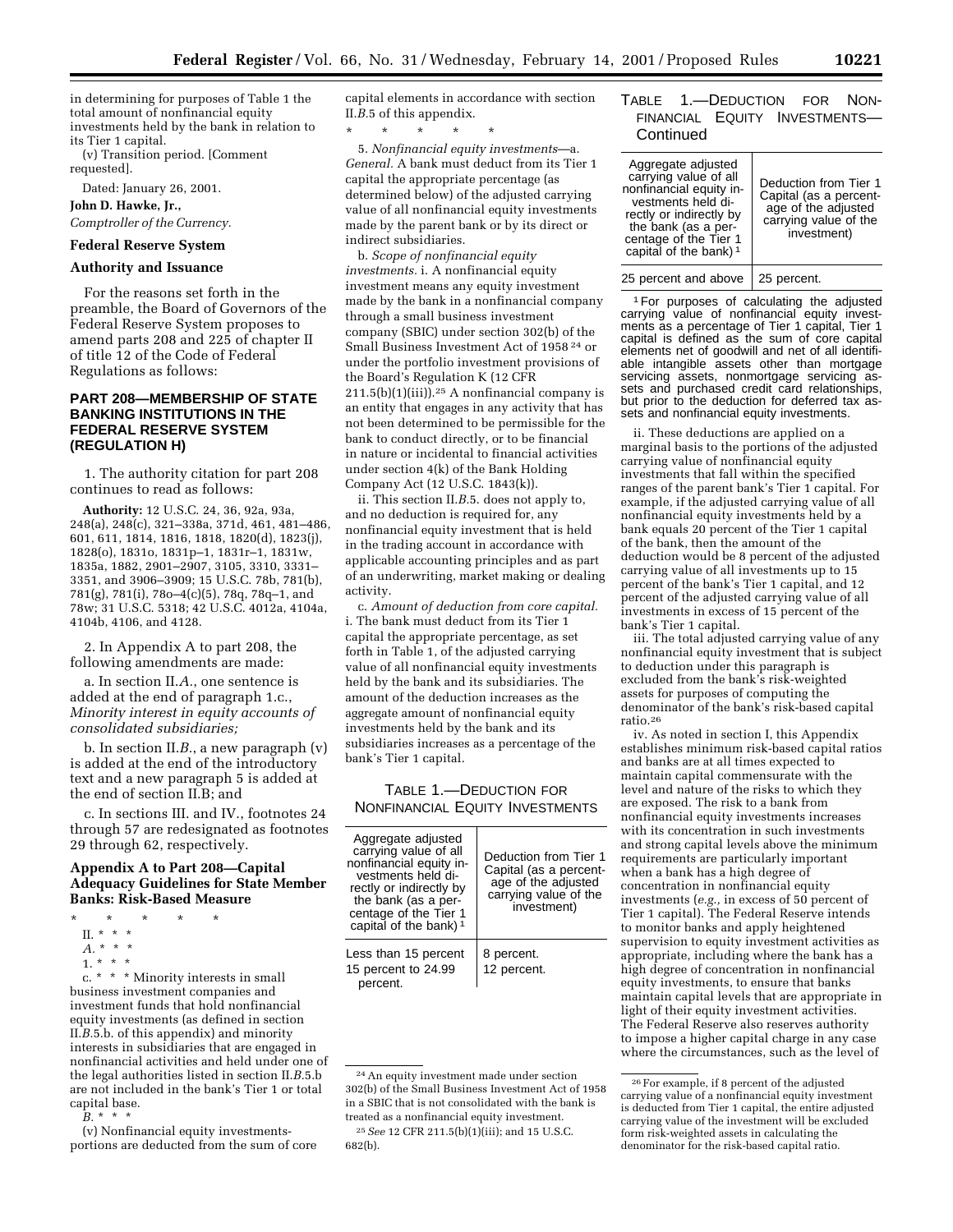risk of the particular investment or portfolio of investments, the risk management systems of the bank, or other information, indicate that a higher minimum capital requirement is appropriate.

d. *SBIC investments.* i. No deduction is required for nonfinancial equity investments that are made by a bank through an SBIC that is consolidated with the bank or in an SBIC that is not consolidated with the bank to the extent that such investments, in the aggregate, do not exceed 15 percent of the bank's Tier 1 capital. Any nonfinancial equity investment that is held through or in an SBIC and not deducted from Tier 1 capital will be assigned a 100 percent risk-weight and included in the bank's consolidated riskweighted assets.27

ii. To the extent the adjusted carrying value of all nonfinancial equity investments that a bank holds through a consolidated SBIC or in a non-consolidated SBIC exceeds, in the aggregate, 15 percent of the bank's Tier 1 capital, the appropriate percentage of such amounts (as set forth in Table 1) must be deducted from the bank's Tier 1 capital. In addition, the aggregate adjusted carrying value of *all* nonfinancial equity investments held through a consolidated SBIC and in a non-consolidated SBIC (including any investments for which no deduction is required) must be included in determining for purposes of Table 1 the total amount of nonfinancial equity investments held by the bank in relation to its Tier 1 capital.

e. *Transition provisions.* [Comment requested.]

f. *Adjusted carrying value.* i. For purposes of this section II.B.5., the ''adjusted carrying value'' of investments is the aggregate value at which the investments are carried on the balance sheet of the bank reduced by any unrealized gains on those investments that are reflected in such carrying value but excluded from the bank's Tier 1 capital. For example, for investments held as availablefor-sale (AFS), the adjusted carrying value of the investments would be the aggregate carrying value of the investments (as reflected on the consolidated balance sheet of the bank) less: any unrealized gains on those investments that are included in other comprehensive income and not reflected in

Tier 1 capital; and associated deferred tax liabilities.<sup>28</sup>

ii. As discussed above with respect to consolidated SBICs, some equity investments may be in companies that are consolidated for accounting purposes. For investments in a nonfinancial company that is consolidated for accounting purposes under generally accepted accounting principles, the bank's adjusted carrying value of the investment is determined under the equity method of accounting (net of any intangibles associated with the investment that are deducted from the bank's core capital in accordance with section II.B.1 of this appendix). Even though the assets of the nonfinancial company are consolidated for accounting purposes, these assets (as well as the credit equivalent amounts of the company's off-balance sheet items) should be excluded from the bank's risk-weighted assets for regulatory capital purposes.

g. *Equity investments.* For purposes of this section II.B.5., an equity investment means any equity instrument (including warrants and call options that give the holder the right to purchase an equity instrument), any equity feature of a debt instrument (such as a warrant or call option), and any debt instrument that is convertible into equity where the instrument or feature is held under one of the legal authorities listed in section II.*B.*5.b. of this appendix. An investment in subordinated debt or other types of debt instruments may be treated as an equity investment if, in the judgment of the Federal Reserve, the instrument is the functional equivalent of equity.

\* \* \* \* \* 3. In Appendix B to part 208, in section II.b., footnote 2 is revised and the fourth sentence of section II.b. is revised to read as follows:

# **Appendix B to Part 208—Capital Adequacy Guidelines for State Member Banks: Tier 1 Leverage Measure**

\* \* \* \* \*

II. \* \* \*

b. \* \* \*2 As a general matter, average total consolidated assets are defined as the

 $^{\rm 2}$  Tier 1 capital for state member banks includes common equity, minority interest in the equity accounts of consolidated subsidiaries, and qualifying noncumulative perpetual preferred stock. In addition, as a general matter, Tier 1 capital excludes goodwill; amounts of mortgage servicing assets, nonmortgage servicing assets, and purchased credit card relationships that, in the aggregate, exceed 100 percent of Tier 1 capital; nonmortgage servicing assets and purchased credit card relationships that, in the aggregate, exceed 25 percent of Tier 1 capital; other identifiable intangible assets; deferred tax assets that are dependent upon future taxable income, net of their valuation allowance, in excess of certain limitations; and a percentage of the bank's nonfinancial equity investments. The Federal Reserve may exclude certain other investments in subsidiaries or associated companies as appropriate.

quarterly average total assets (defined net of the allowance for loan and lease losses) reported on the bank's Reports of Condition and Income (Call Reports), less goodwill; amounts of mortgage servicing assets, nonmortgage servicing assets, and purchased credit card relationships that, in the aggregate, are in excess of 100 percent of Tier 1 capital; amounts of nonmortgage servicing assets and purchased credit card relationships that, in the aggregate, are in excess of 25 percent of Tier 1 capital; all other identifiable intangible assets; any investments in subsidiaries or associated companies that the Federal Reserve determines should be deducted Tier 1 capital; deferred tax assets that are dependent upon future taxable income, net of their valuation allowance, in excess of the limitations set forth in section II.B.4 of Appendix A of this part; and the total adjusted carrying value of nonfinancial equity investments that are subject to a deduction from capital.

## **PART 225—BANK HOLDING COMPANIES AND CHANGE IN BANK CONTROL (REGULATION Y)**

1. The authority citation for part 225 continues to read as follows:

**Authority:** 12 U.S.C. 1817(j)(13), 1818, 1828(o), 1831i, 1831p–1, 1843(c)(8), 1843(k), 1844(b), 1972(l), 3106, 3108, 3310, 3331– 3351, 3907, and 3909.

2. In Appendix A to part 225, the following revisions are made:

a. In section II.*A.*, one sentence is added at the end of paragraph 1.c., *Minority interest in equity accounts of consolidated subsidiaries*;

b. In section II.*B.*, a new paragraph (v) is added at the end of the introductory text and a new paragraph 5 is added at the end of section II.B; and

c. In sections III. and IV., footnotes 24 through 57 are redesignated as footnotes 29 through 62, respectively.

# **Appendix A to Part 225—Capital Adequacy Guidelines for Bank Holding Companies: Risk-Based Measure**

\* \* \* \* \*

c. \* \* \* Minority interests in small business investment companies and investment funds that hold nonfinancial equity investments (as defined in section II.*B.*5.b. of this appendix) and minority interests in subsidiaries that are engaged in nonfinancial activities and held under one of the legal authorities listed in section II.*B.*5.b are not included in a banking organization's Tier 1 or total capital base. \* \* \* \* \*

*B.* \*\*\*

(v) Nonfinancial equity investments portions are deducted from the sum of core capital elements in accordance with section II.*B.*5 of this appendix.

\* \* \* \* \*

<sup>27</sup> If a bank has an investment in a SBIC that is consolidated for accounting purposes but that is not wholly owned by the bank, the adjusted carrying value of the bank's nonfinancial equity investments through the SBIC is equal to the bank's proportionate share of the SBIC's adjusted carrying value of its nonfinancial equity investments. The remainder of the SBIC's adjusted carrying value (*i.e.*, the minority interest holders' proportionate share) is excluded from the risk-weighted assets of the bank. If a bank has an investment in a SBIC that is not consolidated for accounting purposes and has current information that identifies the percentage of the SBIC's assets that are nonfinancial equity investments, the bank may reduce the adjusted carrying value of its investment in the SBIC proportioantely to reflect the percentage of the adjusted carrying value of the SBIC's assets that are not nonfinancial equity investments. The amount by which the adjusted carrying value of the bank's investment in the SBIC is reduced under this provision will be risk weighted at 100 percent and included in the bank's risk-weighted assets.

<sup>28</sup>Unrealized gains on AFS investments may be included in supplementary capital to the extent permitted under section II.A.2.e of this appendix. In addition, the unrealized losses on AFS equity investments are deducted from Tier 1 capital in accordance with section II.A.1.a of this appendix.

II. \* \* \* *A.* \*\*\*

<sup>1. \* \* \*</sup>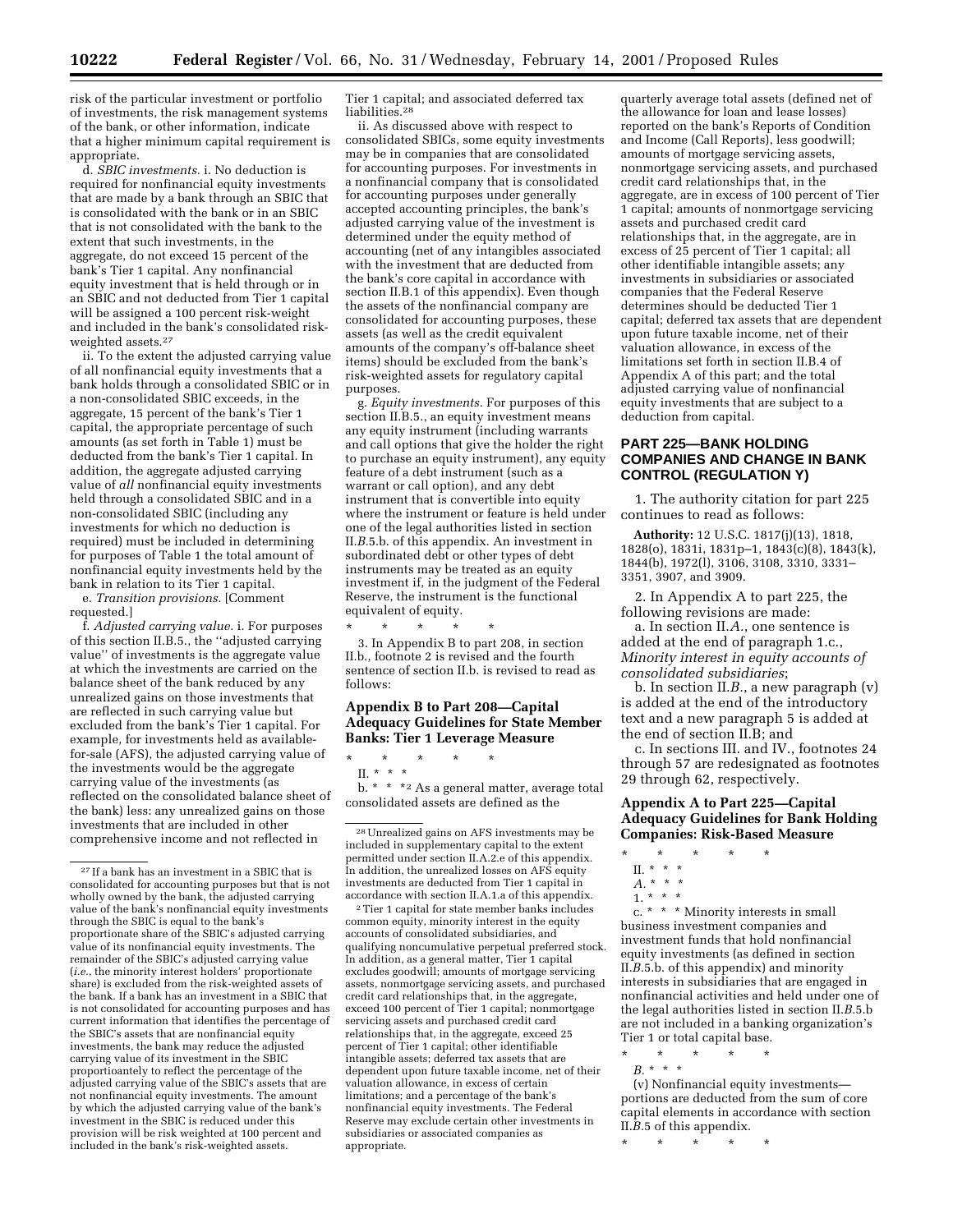5. *Nonfinancial equity investments*—a. *General.* A bank holding company must deduct from its Tier 1 capital the appropriate percentage (as determined below) of the adjusted carrying value of all nonfinancial equity investments made by the parent bank holding company or by its direct or indirect subsidiaries.

b. *Scope of nonfinancial equity investments.* i. A nonfinancial equity investment means any equity investment made by the bank holding company: pursuant to the merchant banking authority of section 4(k)(4)(H) of the BHC Act and subpart J of the Board's Regulation Y (12 CFR part 225); under section  $4(c)(6)$  or  $4(c)(7)$  of BHC Act in a nonfinancial company or in a company that makes investments in nonfinancial companies; in a nonfinancial company through a small business investment company (SBIC) under section 302(b) of the Small Business Investment Act of 1958; 24 in a nonfinancial company under the portfolio investment provisions of the Board's Regulation K (12 CFR 211.5(b)(1)(iii)); or in a nonfinancial company under section 24 of the Federal Deposit Insurance Act (other than section  $24(f)$ ).<sup>25</sup> A nonfinancial company is an entity that engages in any activity that has not been determined to be financial in nature or incidental to financial activities under section 4(k) of the Bank Holding Company Act (12 U.S.C. 1843(k)).

ii. This section II.*B*.5. does not apply to, and no deduction is required for, any nonfinancial equity investment that is held in the trading account in accordance with applicable accounting principles and as part of an underwriting, market making or dealing activity.

c. *Amount of deduction from core capital.* i. The bank holding company must deduct from its Tier 1 capital the appropriate percentage, as set forth in Table 1, of the adjusted carrying value of all nonfinancial equity investments held by the bank holding company and its subsidiaries. The amount of the deduction increases as the aggregate amount of nonfinancial equity investments held by the bank holding company and its subsidiaries increases as a percentage of the bank holding company's Tier 1 capital.

TABLE 1.—DEDUCTION FOR NONFINANCIAL EQUITY INVESTMENTS

| Aggregate adjusted<br>carrying value of all<br>nonfinancial equity in-<br>vestments held di-<br>rectly or indirectly by<br>the bank holding com-<br>pany (as a percent-<br>age of the Tier 1 cap-<br>ital of the parent<br>banking organiza-<br>fion) <sup>1</sup> | Deduction from Tier 1<br>Capital (as a percent-<br>age of the adjusted<br>carrying value of the<br>investment) |
|--------------------------------------------------------------------------------------------------------------------------------------------------------------------------------------------------------------------------------------------------------------------|----------------------------------------------------------------------------------------------------------------|
| Less than 15 percent<br>15 percent to 24.99<br>percent.                                                                                                                                                                                                            | 8 percent.<br>12 percent.                                                                                      |
| 25 percent and above                                                                                                                                                                                                                                               | 25 percent.                                                                                                    |

1For purposes of calculating the adjusted carrying value of nonfinancial equity investments as a percentage of Tier 1 capital, Tier 1 capital is defined as the sum of core capital elements net of goodwill and net of all identifiable intangible assets other than mortgage servicing assets, nonmortgage servicing assets and purchased credit card relationships, but prior to the deduction for deferred tax assets and nonfinancial equity investments.

ii. These deductions are applied on a marginal basis to the portions of the adjusted carrying value of nonfinancial equity investments that fall within the specified ranges of the parent holding company's Tier 1 capital. For example, if the adjusted carrying value of all nonfinancial equity investments held by a bank holding company equals 20 percent of the Tier 1 capital of the bank holding company, then the amount of the deduction would be 8 percent of the adjusted carrying value of all investments up to 15 percent of the company's Tier 1 capital, and 12 percent of the adjusted carrying value of all investments in excess of 15 percent of the company's Tier 1 capital.

iii. The total adjusted carrying value of any nonfinancial equity investment that is subject to deduction under this paragraph is excluded from the bank holding company's risk-weighted assets for purposes of computing the denominator of the company's risk-based capital ratio.26

iv. As noted in section I, this appendix establishes minimum risk-based capital ratios and banking organizations are at all times expected to maintain capital commensurate with the level and nature of the risks to which they are exposed. The risk to a banking organization from nonfinancial equity investments increases with its concentration in such investments and strong capital levels above the minimum requirements are particularly important when a banking organization has a high degree of concentration in nonfinancial equity investments (*e.g.,* in excess of 50 percent of Tier 1 capital). The Federal Reserve intends to monitor banking organizations and apply heightened supervision to equity investment activities as

appropriate, including where the banking organization has a high degree of concentration in nonfinancial equity investments, to ensure that organizations maintain capital levels that are appropriate in light of their equity investment activities. The Federal Reserve also reserves authority to impose a higher capital charge in any case where the circumstances, such as the level of risk of the particular investment or portfolio of investments, the risk management systems of the banking organization, or other information, indicate that a higher minimum capital requirement is appropriate.

d. *SBIC investments.* i. No deduction is required for nonfinancial equity investments that are made by a bank holding company or a subsidiary through an SBIC that is consolidated with the bank holding company or in a SBIC that is not consolidated with the bank holding company to the extent that such investments, in the aggregate, do not exceed 15 percent of the aggregate Tier 1 capital of the subsidiary banks of the bank holding company. Any nonfinancial equity investment that is held through or in an SBIC and not deducted from Tier 1 capital will be assigned a 100 percent risk-weight and included in the parent holding company's consolidated risk-weighted assets.27

ii. To the extent the adjusted carrying value of all nonfinancial equity investments that a bank holding company holds through a consolidated SBIC or in a non-consolidated SBIC exceeds, in the aggregate, 15 percent of the aggregate Tier 1 capital of the company's subsidiary banks, the appropriate percentage of such amounts (as set forth in Table 1) must be deducted from the bank holding company's Tier 1 capital. In addition, the aggregate adjusted carrying value of *all* nonfinancial equity investments held through a consolidated SBIC and in a nonconsolidated SBIC (including any investments for which no deduction is required) must be included in determining for purposes of Table 1 the total amount of nonfinancial equity investments held by the bank holding company in relation to its Tier 1 capital.

e. *Transition provisions.* [Comment requested.]

<sup>24</sup>An equity investment made under section 302(b) of the Small Business Investment Act of 1958 in a SBIC that is not consolidated with the parent banking organizations is treated as a nonfinancial equity investment.

<sup>25</sup>*See* 12 U.S.C. 1843(c)(6), (c)(7) and (k)(4)(H); 15 U.S.C. 682(b); 12 CFR 211.5(b)(1)(iii); and 12 U.S.C. 1831a(f). In a case in which the Board of the FDIC, acting directly in exceptional cases and after a review of the proposed activity, has permitted a lesser capital deduction for an investment approved by the Board of Directors under section 24 of the Federal Deposit Insurance Act, such deduction shall also apply to the consolidated bank holding company capital calculation so long as the bank's investments under section 24 and SBIC investments represent, in the aggregate, less than 15 percent of the Tier 1 capital of the bank.

<sup>26</sup>For example, if 8 percent of the adjusted carrying value of a nonfinancial equity investment is deducted from Tier 1 capital, the entire adjusted carrying value of the investment will be excluded from risk-weighted assets in calculating the denominator for the risk-based capital ratio.

 $\mathrm{^{27}}$  If a bank holding company has an investment in a SBIC that is consolidated for accounting purposes but that is not wholly owned by the bank holding company, the adjusted carrying value of the bank holding company's nonfinancial equity investments through the SBIC is equal to the holding company's proportionate share of the SBIC's adjusted carrying value of its nonfinancial equity investments. The remainder of the SBIC's adjusted carrying value (*i.e.* the minority interest holders' proportionate share) is excluded from the risk-weighted assets of the bank holding company. If a bank holding company has an investment in a SBIC that is not consolidated for accounting purposes and has current information that identifies the percentage of the SBIC's assets that are nonfinancial equity investments, the bank holding company may reduce the adjusted carrying value of its investment in the SBIC proportionately to reflect the percentage of the adjusted carrying value of the SBIC's assets that are not nonfinancial equity investments. The amount by which the adjusted carrying value of the company's investment in the SBIC is reduced under this provision will be risk weighted at 100 percent and included in the bank holding company's risk-weighted assets.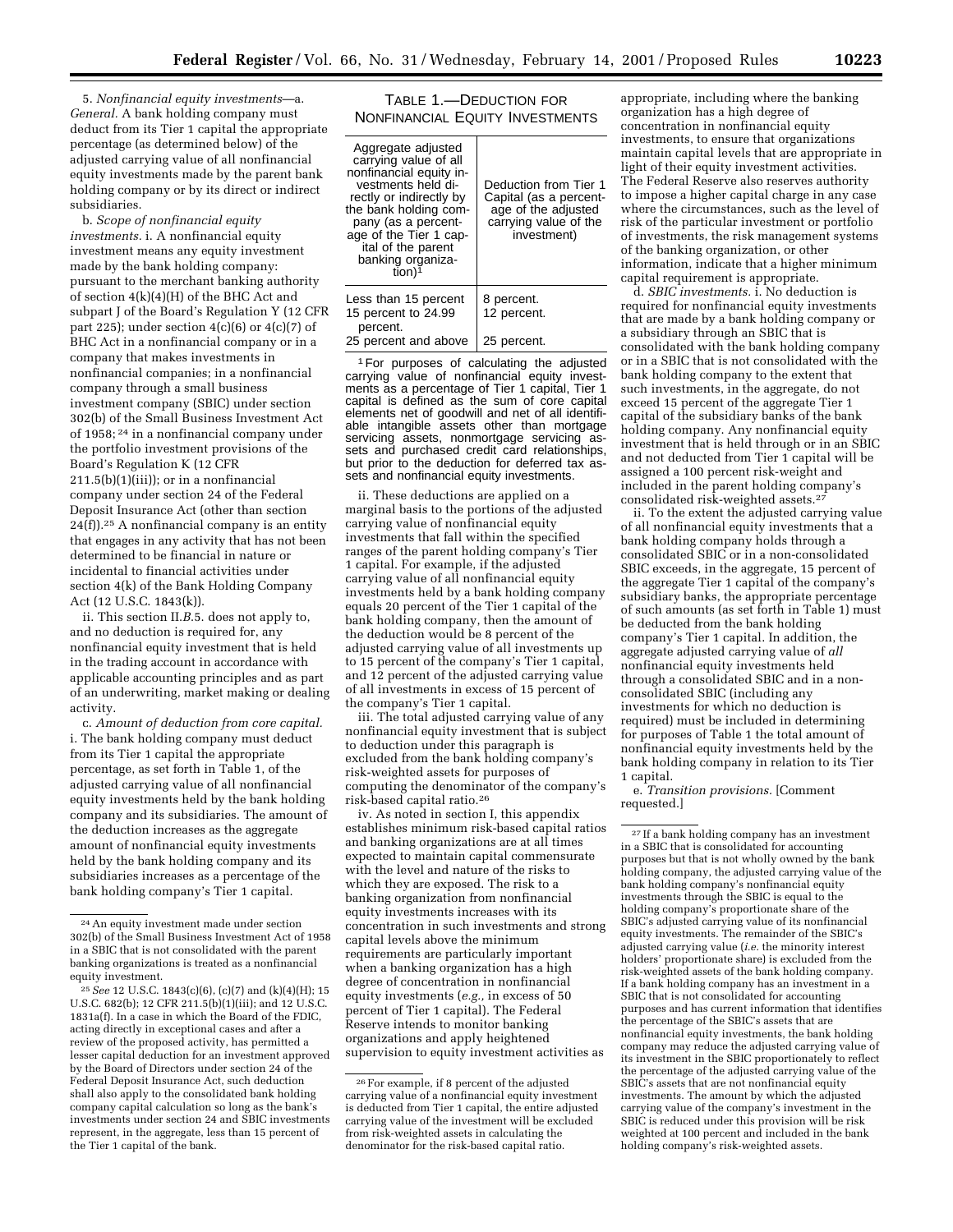f. *Adjusted carrying value.* i. For purposes of this section II.*B*.5., the ''adjusted carrying value'' of investments is the aggregate value at which the investments are carried on the balance sheet of the consolidated bank holding company reduced by any unrealized gains on those investments that are reflected in such carrying value but excluded from the bank holding company's Tier 1 capital. For example, for investments held as availablefor-sale (AFS), the adjusted carrying value of the investments would be the aggregate carrying value of the investments (as reflected on the consolidated balance sheet of the bank holding company) less: any unrealized gains on those investments that are included in other comprehensive income and not reflected in Tier 1 capital; and associated deferred tax liabilities.28

ii. As discussed above with respect to consolidated SBICs, some equity investments may be in companies that are consolidated for accounting purposes. For investments in a nonfinancial company that is consolidated for accounting purposes under generally accepted accounting principles, the parent banking organization's adjusted carrying value of the investment is determined under the equity method of accounting (net of any intangibles associated with the investment that are deducted from the consolidated bank holding company's core capital in accordance with section II.B.1 of this Appendix). Even though the assets of the nonfinancial company are consolidated for accounting purposes, these assets (as well as the credit equivalent amounts of the company's off-balance sheet items) should be excluded from the banking organization's risk-weighted assets for regulatory capital purposes.

g. *Equity investments.* For purposes of this section II.B.5, an equity investment means any equity instrument (including warrants and call options that give the holder the right to purchase an equity instrument), any equity feature of a debt instrument (such as a warrant or call option), and any debt instrument that is convertible into equity where the instrument or feature is held under one of the legal authorities listed in section II.*B*.5.b. above. An investment in subordinated debt or other types of debt instruments may be treated as an equity investment if, in the judgment of the appropriate federal banking agency, the instrument is the functional equivalent of equity.

\* \* \* \* \* 3. In Appendix D to part 225, in section II.b., footnote 3 is revised and the fourth sentence of section II.b. is revised to read as follows.

## **Appendix D to Part 225—Capital Adequacy Guidelines for Bank Holding Companies; Tier 1 Leverage Measure**

\* \* \* \* \*

II. \* \* \*

b. \* \* \* 3 As a general matter, average total consolidated assets are defined as the quarterly average total assets (defined net of the allowance for loan and lease losses) reported on the organization's Consolidated Financial Statements (FR Y–9C Report), less goodwill; amounts of mortgage servicing assets, nonmortgage servicing assets, and purchased credit card relationships that, in the aggregate, are in excess of 100 percent of Tier 1 capital; amounts of nonmortgage servicing assets and purchased credit card relationships that, in the aggregate, are in excess of 25 percent of Tier 1 capital; all other identifiable intangible assets; deferred tax assets that are dependent upon future taxable income, net of their valuation allowance, in excess of the limitations set forth in section II.B.4 of appendix A of this part; the total adjusted carrying value of nonfinancial equity investments that are subject to a deduction from capital; and other investments in subsidiaries or associated companies that the Federal Reserve determines should be deducted from Tier 1 capital.

By order of the Board of Governors of the Federal Reserve System, February 1, 2001.

# **Jennifer J. Johnson,**

*Secretary of the Board.*

## **Federal Deposit Insurance Corporation**

### **12 CFR Chapter III**

## **Authority and Issuance**

For the reasons set forth in the joint preamble, part 325 of chapter III of title 12 of the Code of Federal Regulations is proposed to be amended as follows:

# **PART 325–CAPITAL MAINTENANCE**

1. The authority citation for part 325 continues to read as follows:

**Authority:** 12 U.S.C. 1815(a), 1815(b), 1816, 1818(a), 1818(b), 1818(c), 1818(t), 1819(Tenth), 1828(c), 1828(d), 1828(i), 1828(n), 1828(o), 1831o, 1835, 3907, 3909, 4808; Pub. L. 102–233, 105 Stat. 1761, 1789, 1790 (12 U.S.C. 1831n note); Pub. L. 102– 242, 105 Stat. 2236, 2355, as amended by Pub. L. 103–325, 108 Stat. 2160, 2233 (12 U.S.C. 1828 note); Pub. L. 102–242, 105 Stat.

2236, 2386, as amended by Pub. L. 102–550, 106 Stat. 3672, 4089 (12 U.S.C. 1828 note).

2. In § 325.2, paragraphs (t) and (v) are revised to read as follows:

#### **§ 325.2 Definitions.**

(t) Tier 1 capital or core capital means the sum of common stockholders' equity, noncumulative perpetual preferred stock (including any related surplus), and minority interests in consolidated subsidiaries, minus all intangible assets (other than mortgage servicing assets, and purchased credit card relationships eligible for inclusion in core capital pursuant to § 325.5(f)), minus deferred tax assets in excess of the limit set forth in § 325.5(g), *minus:*

(1) Identified losses (to the extent that Tier 1 capital would have been reduced if the appropriate accounting entries to reflect the identified losses had been recorded on the insured depository institution's books);

(2) Investments in financial subsidiaries subject to 12 CFR part 362, subpart E; and

(3) A percentage of the bank's nonfinancial equity investments as set forth in section I.B of appendix A to this part.

\* \* \* \* \* (v) Total assets means the average of total assets required to be included in a banking institution's ''Reports of Condition and Income'' (Call Report) or, for a savings association, the consolidated total assets required to be included in the ''Thrift Financial Report,'' as these reports may from time to time be revised, as of the most recent report date (and after making any necessary subsidiary adjustments for state nonmember banks as described in §§ 325.5(c) and 325.5(d) of this part), *minus:*

(1) Intangible assets (other than mortgage servicing assets, nonmortgage servicing assets, and purchased credit card relationships eligible for inclusion in core capital pursuant to § 325.5(f));

(2) Deferred tax assets in excess of the limit set forth in § 325.5(g);

(3) Assets classified loss and any other assets that are deducted in determining Tier 1 capital; and

(4) The total adjusted carrying value of nonfinancial equity investments subject to a deduction from Tier 1 capital under section I.B. of appendix A to this part.

3. In appendix A to part 325, the following amendments are made:

a. A new paragraph is added at the end of section I.A.1.

b. In section I.B., a new paragraph (6) is added at the end.

c. In section II of Appendix A to part 325, footnotes 11 through 42 are

<sup>28</sup>Unrealized gains on AFS investments may be included in supplementary capital to the extent permitted under section II.A.2.e of this Appendix. In addition, the unrealized losses on AFS equity investments are deducted from Tier 1 capital in accordance with section II.A.1.a of this Appendix.

<sup>3</sup>Tier 1 capital for banking organizations includes common equity, minority interest in the equity accounts of consolidated subsidiaries, qualifying noncumulative perpetual preferred stock, and qualifying cumulative perpetual preferred stock. (Cumulative perpetual preferred stock is limited to 25 percent of Tier 1 capital.) In addition, as a general matter, Tier 1 capital excludes goodwill; amounts of mortgage servicing assets, nonmortgage servicing assets, and purchased credit card relationships that, in the aggregate, exceed 100 percent of Tier 1 capital; nonmortgage servicing assets and purchased credit card relationships that, in the aggregate, exceed 25 percent of Tier 1 capital; all other identifiable intangible assets; deferred tax assets that are dependent upon future taxable income, net of their valuation allowance, in excess of certain limitations; and a percentage of the organization's nonfinancial equity investments. The Federal Reserve may exclude certain other investments in subsidiaries or associated companies as appropriate.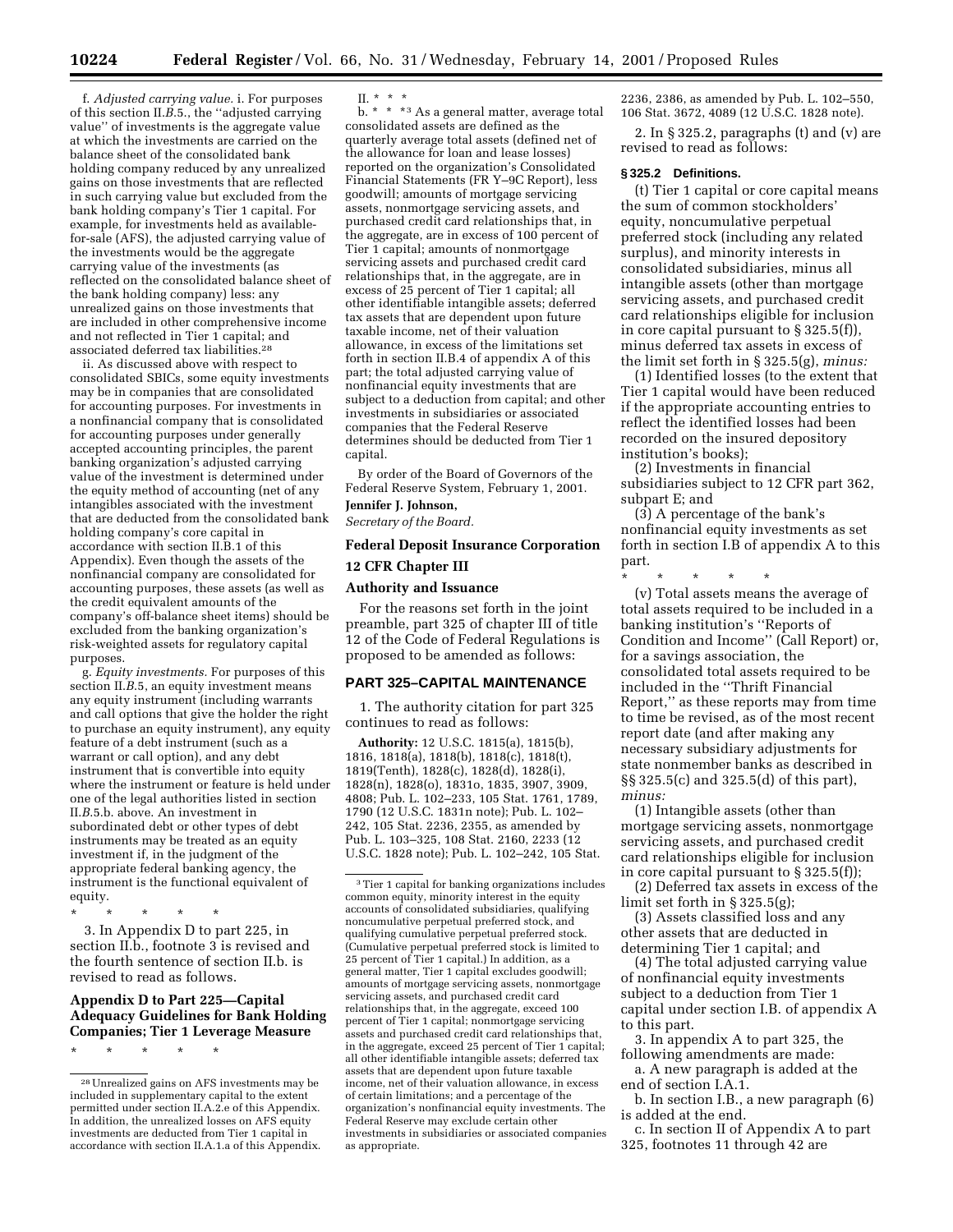redesignated as footnotes 17 through 48, respectively.

## **Appendix A to Part 325—Statement of Policy on Risk-Based Capital**

- \* \* \* \* \*
- I. \* \* \*
- A. \* \* \*
- 1. \* \* \*

Minority interests in small business investment companies and investment funds that hold nonfinancial equity investments (as defined in section  $I.B(6)(ii)$  of this appendix) and minority interests in subsidiaries that are engaged in nonfinancial activities and held under one of the legal authorities listed in section I.B(6)(ii)are not included in a bank's Tier 1 or total capital base.

- \* \* \* \* \*
- B. \* \* \*

(6) Nonfinancial equity investments. (i) General. A bank must deduct from its Tier 1 capital the appropriate percentage (as determined below) of the adjusted carrying value of all nonfinancial equity investments.

(ii) Scope of nonfinancial equity investments. (A) A nonfinancial equity investment means any equity investment made by the bank: in a nonfinancial company through a small business investment company (SBIC) under section 302(b) of the Small Business Investment Act of 1958;11 and in a nonfinancial company under the portfolio investment provisions of Regulation K issued by the Board of Governors of the Federal Reserve System (12 CFR  $211.5(b)(1)(iii)$ .<sup>12</sup> It also includes any bank investment made in a nonfinancial company under section 24 of the Federal Deposit Insurance Act (12 U.S.C. 1831a(f)), other than an investment held in accordance with section 24(f) of that Act.<sup>13</sup> A nonfinancial company is an entity that engages in any activity that has not been determined to be permissible for the bank to conduct directly, or to be financial in nature or incidental to financial activities under section 4(k) of the Bank Holding Company Act.

(B) This section I.B.(6) does not apply to, and no deduction is required for, any nonfinancial equity investment that is held in the trading account in accordance with applicable accounting principles and as part of an underwriting, market making or dealing activity.

(iii) Amount of deduction from core capital. (A) The bank must deduct from its Tier 1 capital the appropriate percentage, as set forth in the table following this

paragraph, of the adjusted carrying value of all nonfinancial equity investments held by the bank and its subsidiaries. The amount of the deduction increases as the aggregate amount of nonfinancial equity investments held by the bank and its subsidiaries increases as a percentage of the bank's Tier 1 capital.

# DEDUCTION FOR NONFINANCIAL EQUITY INVESTMENTS

| Aggregate adjusted<br>carrying value of all<br>nonfinancial equity in-<br>vestments held di-<br>rectly or indirectly by<br>the bank (as a per-<br>centage of the Tier 1<br>capital of the bank <sup>1</sup> | Deduction from Tier 1<br>Capital (as a percent-<br>age of the adjusted<br>carrying value of the<br>investment) |
|-------------------------------------------------------------------------------------------------------------------------------------------------------------------------------------------------------------|----------------------------------------------------------------------------------------------------------------|
| Less than 15 percent<br>15 percent to 24.99<br>percent.                                                                                                                                                     | 8 percent.<br>12 percent.                                                                                      |
| 25 percent and above                                                                                                                                                                                        | 25 percent.                                                                                                    |

<sup>1</sup> In determining the adjusted carrying value of nonfinancial equity investments as a percentage of Tier 1 capital, the capital amount used in calculating this percentage is the amount of Tier 1 capital that exists before the deduction of any disallowed mortgage servicing assets, any disallowed purchased credit card relationships, any disallowed nonmortgage servicing assets, any disallowed deferred tax assets, and before the deduction of any nonfinancial equity investments.

(B) These deductions are applied on a marginal basis to the portions of the adjusted carrying value of nonfinancial equity investments that fall within the specified ranges of the parent bank's Tier 1 capital. For example, if the adjusted carrying value of all nonfinancial equity investments held by a bank equals 20 percent of the Tier 1 capital of the bank, then the amount of the deduction would be 8 percent of the adjusted carrying value of all investments up to 15 percent of the bank's Tier 1 capital, and 12 percent of the adjusted carrying value of all investments in excess of 15 percent of the bank's Tier 1 capital.

(C) The total adjusted carrying value of any nonfinancial equity investment that is subject to deduction under this paragraph is excluded from the bank's risk-weighted assets for purposes of computing the denominator of the bank's risk-based capital ratio and from total assets for purposes of calculating the denominator of the leverage ratio.14

(D) This appendix establishes minimum risk-based capital ratios and banks are at all times expected to maintain capital commensurate with the level and nature of the risks to which they are exposed. The risk to a bank from nonfinancial equity investments increases with its concentration in such investments and strong capital levels

above the minimum requirements are particularly important when a bank has a high degree of concentration in nonfinancial equity investments (*e.g.,* in excess of 50 percent of Tier 1 capital). The FDIC intends to monitor banks and apply heightened supervision to equity investment activities as appropriate, including where the bank has a high degree of concentration in nonfinancial equity investments, to ensure that banks maintain capital levels that are appropriate in light of their equity investment activities. The FDIC also reserves authority to impose a higher capital charge in any case where the circumstances, such as the level of risk of the particular investment or portfolio of investments, the risk management systems of the bank, or other information, indicate that a higher minimum capital requirement is appropriate.

(iv) SBIC investments. (A) No deduction is required for nonfinancial equity investments that are made by a bank through an SBIC that is consolidated with the bank or in an SBIC that is not consolidated with the bank to the extent that such investments, in the aggregate, do not exceed 15 percent of the bank's Tier 1 capital. Any nonfinancial equity investment that is held through an SBIC or in an SBIC and not deducted from Tier 1 capital will be assigned a 100 percent risk-weight and included in the bank's consolidated risk-weighted assets.15

(B) To the extent the adjusted carrying value of all nonfinancial equity investments held through a consolidated SBIC or held in a non-consolidated SBIC exceed, in the aggregate, 15 percent of the bank's Tier 1 capital, the appropriate percentage of such amounts (as set forth in the table in section I.B.(6)(iii)(A)) must be deducted from the common stockholders' equity in determining the bank's Tier 1 capital. In addition, the aggregate adjusted carrying value of *all* nonfinancial equity investments held by a bank through a consolidated SBIC and in a non-consolidated SBIC (including any investments for which no deduction is required) must be included in determining for purposes of the table in section I.B. $(6)(iii)(A)$  the total amount of nonfinancial equity investments held by the bank in relation to its Tier 1 capital.

(v) Transition provisions. [Comment requested.]

 $^{\rm 15}$  If a bank has an investment in a SBIC that is consolidated for accounting purposes but that is not wholly owned by the bank, the adjusted carrying value of the bank's nonfinancial equity investments through the SBIC is equal to the bank's proportionate share of the SBIC's adjusted carrying value of its nonfinancial equity investments. The remainder of the SBIC's adjusted carrying value (*i.e.,* the minority interest holders' proportionate share) is excluded from the risk-weighted assets of the bank. If a bank has an investment in a SBIC that is not consolidated for accounting purposes and has current information that identifies the percentage of the SBIC's assets that are nonfinancial equity investments, the bank may reduce the adjusted carrying value of its investment in the SBIC proportionately to reflect the percentage of the adjusted carrying value of the SBIC's assets that are not nonfinancial equity investments. The amount by which the adjusted carrying value of the bank's investment in the SBIC is reduced under this provision will be risk weighted at 100 percent and included in the bank's risk-weighted assets.

<sup>11</sup>An equity investment made under section 302(b) of the Small Business Investment Act of 1958 in a SBIC that is not consolidated with the bank is treated as a nonfinancial equity investment.

<sup>12</sup>*See* 12 CFR 211.5(b)(1)(iii); and 15 U.S.C. 682(b).

<sup>13</sup>The Board of Directors of the FDIC, acting directly, may, in exceptional cases and after a review of the proposed activity, permit a lower capital deduction for investments approved by the Board of Directors under section 24 of the FDI Act so long as the bank's investments under section 24 and SBIC investments represent, in the aggregate, less than 15 percent of the Tier 1 capital of the bank. The FDIC and the other banking agencies reserve the authority to impose higher capital charges where appropriate.

<sup>14</sup>For example, if 8 percent of the adjusted carrying value of a nonfinancial equity investment is deducted from the numerator for Tier 1 capital, the entire adjusted carrying value of the investment will be excluded from both risk-weighted assets and total assets in calculating the respective denominators for the risk-based capital and leverage ratios.